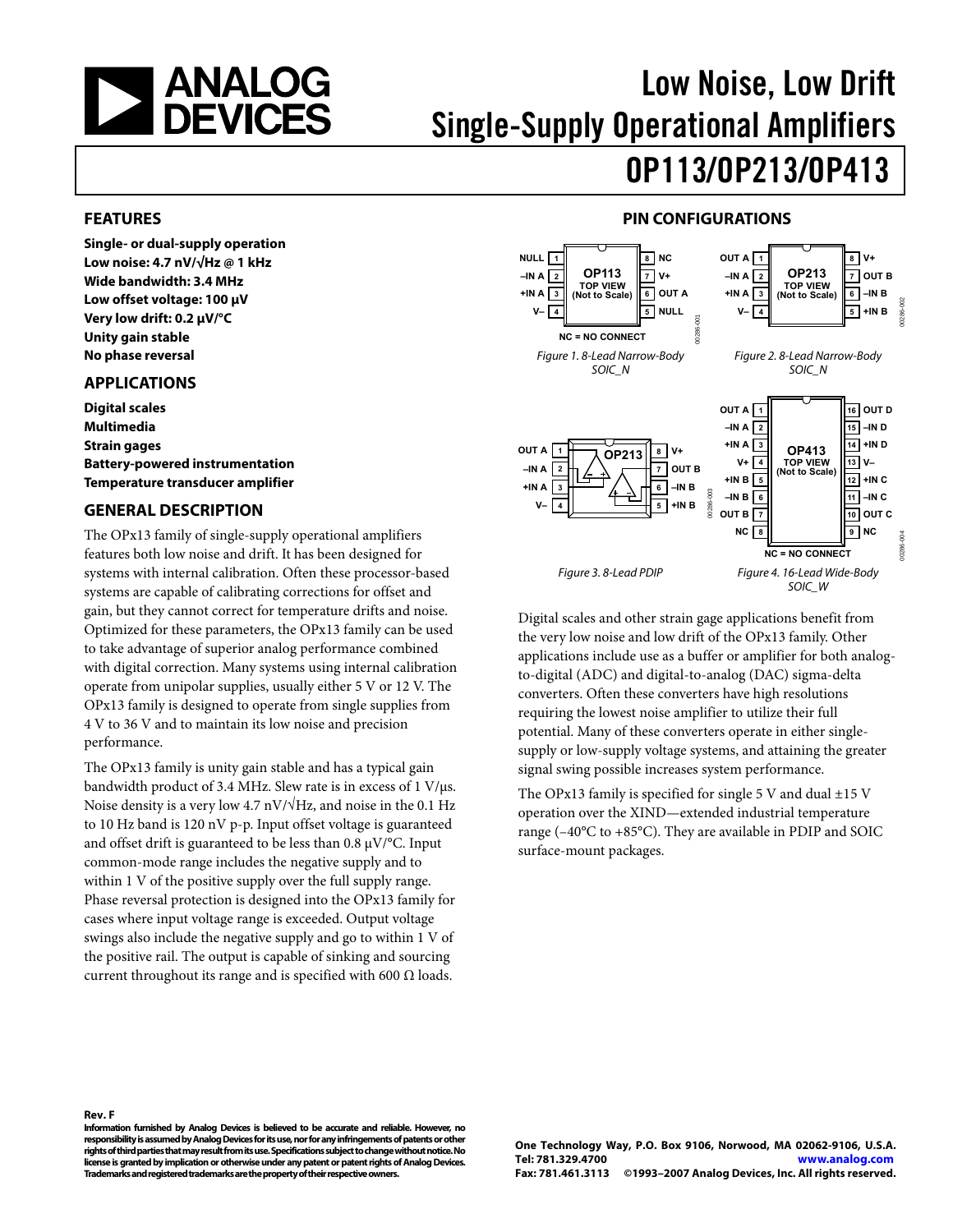# <span id="page-1-0"></span>TABLE OF CONTENTS

| A High Precision Industrial Load-Cell Scale Amplifier 14 |  |
|----------------------------------------------------------|--|

### **REVISION HISTORY**

### **3/07—Rev. E to Rev. F**

| $8/02$ —Rev. D to Rev. E |  |
|--------------------------|--|
|                          |  |
|                          |  |
|                          |  |

### **9/01—Rev. C to Rev. E**

|--|

| A Low Voltage, Single Supply Strain Gage Amplifier 14 |  |
|-------------------------------------------------------|--|
| A High Accuracy Linearized RTD Thermometer            |  |
|                                                       |  |
| An Ultralow Noise, Single Supply Instrumentation      |  |
|                                                       |  |
|                                                       |  |
|                                                       |  |
|                                                       |  |
| Low Noise Microphone Amplifier for Multimedia  17     |  |
|                                                       |  |
|                                                       |  |
|                                                       |  |
|                                                       |  |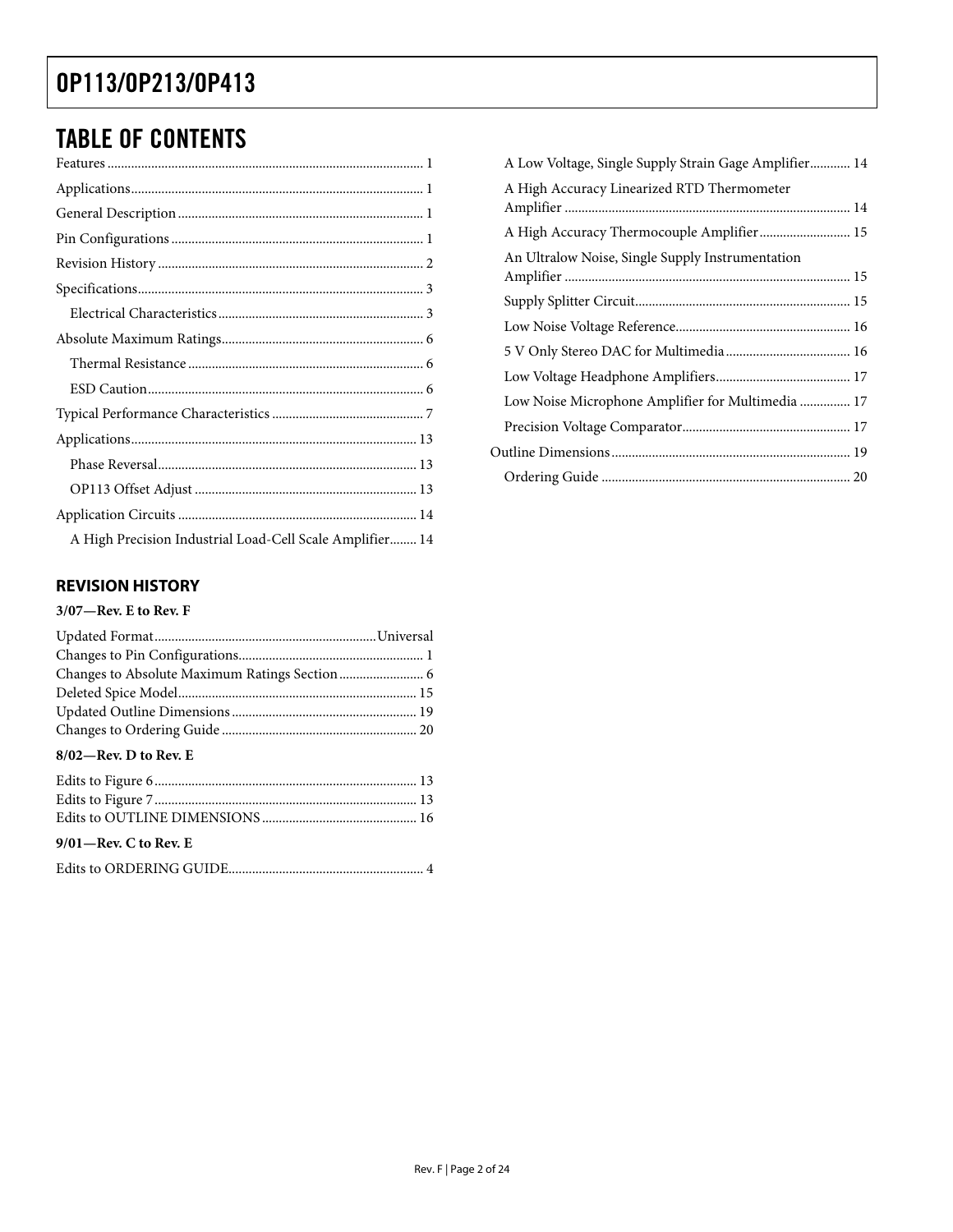## <span id="page-2-0"></span>**SPECIFICATIONS**

### **ELECTRICAL CHARACTERISTICS**

@  $V_s = \pm 15.0$  V, T<sub>A</sub> = 25°C, unless otherwise noted.

### **Table 1.**

|                                       |                           |                                                               |                | <b>E</b> Grade |         |                | <b>F</b> Grade |         |             |
|---------------------------------------|---------------------------|---------------------------------------------------------------|----------------|----------------|---------|----------------|----------------|---------|-------------|
| <b>Parameter</b>                      | Symbol                    | <b>Conditions</b>                                             | <b>Min</b>     | <b>Typ</b>     | Max     | Min            | <b>Typ</b>     | Max     | <b>Unit</b> |
| <b>INPUT CHARACTERISTICS</b>          |                           |                                                               |                |                |         |                |                |         |             |
| Offset Voltage                        | Vos                       | OP113                                                         |                |                | 75      |                |                | 150     | μV          |
|                                       |                           | $-40^{\circ}$ C $\leq$ T <sub>A</sub> $\leq$ +85°C            |                |                | 125     |                |                | 225     | μV          |
|                                       |                           | OP213                                                         |                |                | 100     |                |                | 250     | μV          |
|                                       |                           | $-40^{\circ}C \leq T_A \leq +85^{\circ}C$                     |                |                | 150     |                |                | 325     | μV          |
|                                       |                           | OP413                                                         |                |                | 125     |                |                | 275     | μV          |
|                                       |                           | $-40^{\circ}C \leq T_A \leq +85^{\circ}C$                     |                |                | 175     |                |                | 350     | $\mu$ V     |
| Input Bias Current                    | $\mathsf{I}_{\mathsf{B}}$ | $V_{CM} = 0 V$                                                |                | 240            | 600     |                |                | 600     | nA          |
|                                       |                           | $-40^{\circ}C \leq T_A \leq +85^{\circ}C$                     |                |                | 700     |                |                | 700     | nA          |
| Input Offset Current                  | $\log$                    | $V_{CM} = 0 V$                                                |                |                |         |                |                |         |             |
|                                       |                           | $-40^{\circ}$ C $\leq$ T <sub>A</sub> $\leq$ +85 $^{\circ}$ C |                |                | 50      |                |                | 50      | nA          |
| Input Voltage Range                   | $V_{CM}$                  |                                                               | $-15$          |                | $+14$   | $-15$          |                | $+14$   | V           |
| Common-Mode Rejection                 | <b>CMR</b>                | $-15V \leq V_{CM} \leq +14V$                                  | 100            | 116            |         | 96             |                |         | dB          |
|                                       |                           | $-15 V \le V_{CM} \le +14 V$ ,                                |                |                |         |                |                |         |             |
|                                       |                           | $-40^{\circ}C \leq T_A \leq +85^{\circ}C$                     | 97             | 116            |         | 94             |                |         | dB          |
| Large-Signal Voltage Gain             | Avo                       | OP113, OP213,                                                 |                |                |         |                |                |         |             |
|                                       |                           | $R_L = 600 \Omega$                                            |                |                |         |                |                |         |             |
|                                       |                           | $-40^{\circ}C \leq T_A \leq +85^{\circ}C$                     | $\mathbf{1}$   | 2.4            |         | $\mathbf{1}$   |                |         | $V/\mu V$   |
|                                       |                           | OP413, $R_L = 1 k\Omega$ ,                                    |                |                |         |                |                |         |             |
|                                       |                           | $-40^{\circ}C \leq T_A \leq +85^{\circ}C$                     | $\mathbf{1}$   | 2.4            |         | $\mathbf{1}$   |                |         | $V/\mu V$   |
|                                       |                           | $R_L = 2 k\Omega$                                             |                |                |         |                |                |         |             |
|                                       |                           | $-40^{\circ}C \leq T_A \leq +85^{\circ}C$                     | $\overline{2}$ | 8              |         | $\overline{2}$ |                |         | $V/\mu V$   |
| Long-Term Offset Voltage <sup>1</sup> | Vos                       |                                                               |                |                | 150     |                |                | 300     | μV          |
| Offset Voltage Drift <sup>2</sup>     | $\Delta V_{OS}/\Delta T$  |                                                               |                | 0.2            | 0.8     |                |                | 1.5     | µV/°C       |
| <b>OUTPUT CHARACTERISTICS</b>         |                           |                                                               |                |                |         |                |                |         |             |
| Output Voltage Swing High             | $V_{OH}$                  | $R_L = 2 k\Omega$                                             | 14             |                |         | 14             |                |         | $\vee$      |
|                                       |                           | $R_L = 2 k\Omega$ ,                                           |                |                |         |                |                |         |             |
|                                       |                           | $-40^{\circ}C \leq T_A \leq +85^{\circ}C$                     | 13.9           |                |         | 13.9           |                |         | v           |
| <b>Output Voltage Swing Low</b>       | $V_{OL}$                  | $R_L = 2 k\Omega$                                             |                |                | $-14.5$ |                |                | $-14.5$ | $\vee$      |
|                                       |                           | $R_L = 2 k\Omega$                                             |                |                |         |                |                |         |             |
|                                       |                           | $-40^{\circ}C \leq T_A \leq +85^{\circ}C$                     |                |                | $-14.5$ |                |                | $-14.5$ | V           |
| Short-Circuit Limit                   | $I_{SC}$                  |                                                               |                | ±40            |         |                | ±40            |         | mA          |
| <b>POWER SUPPLY</b>                   |                           |                                                               |                |                |         |                |                |         |             |
| Power Supply Rejection Ratio          | <b>PSRR</b>               | $V_s = \pm 2$ V to $\pm 18$ V                                 | 103            | 120            |         | 100            |                |         | dB          |
|                                       |                           | $V_s = \pm 2$ V to $\pm 18$ V                                 |                |                |         |                |                |         |             |
|                                       |                           | $-40^{\circ}$ C $\leq$ T <sub>A</sub> $\leq$ +85 $^{\circ}$ C | 100            | 120            |         | 97             |                |         | dB          |
| Supply Current/Amplifier              | $I_{SY}$                  | $V_{\text{OUT}} = 0 V$ , $R_L = \infty$ ,                     |                |                |         |                |                |         |             |
|                                       |                           | $V_s = \pm 18 V$                                              |                |                | 3       |                |                | 3       | mA          |
|                                       |                           | $-40^{\circ}C \leq T_A \leq +85^{\circ}C$                     |                |                | 3.8     |                |                | 3.8     | mA          |
| Supply Voltage Range                  | Vs                        |                                                               | 4              |                | ±18     | 4              |                | ±18     | V           |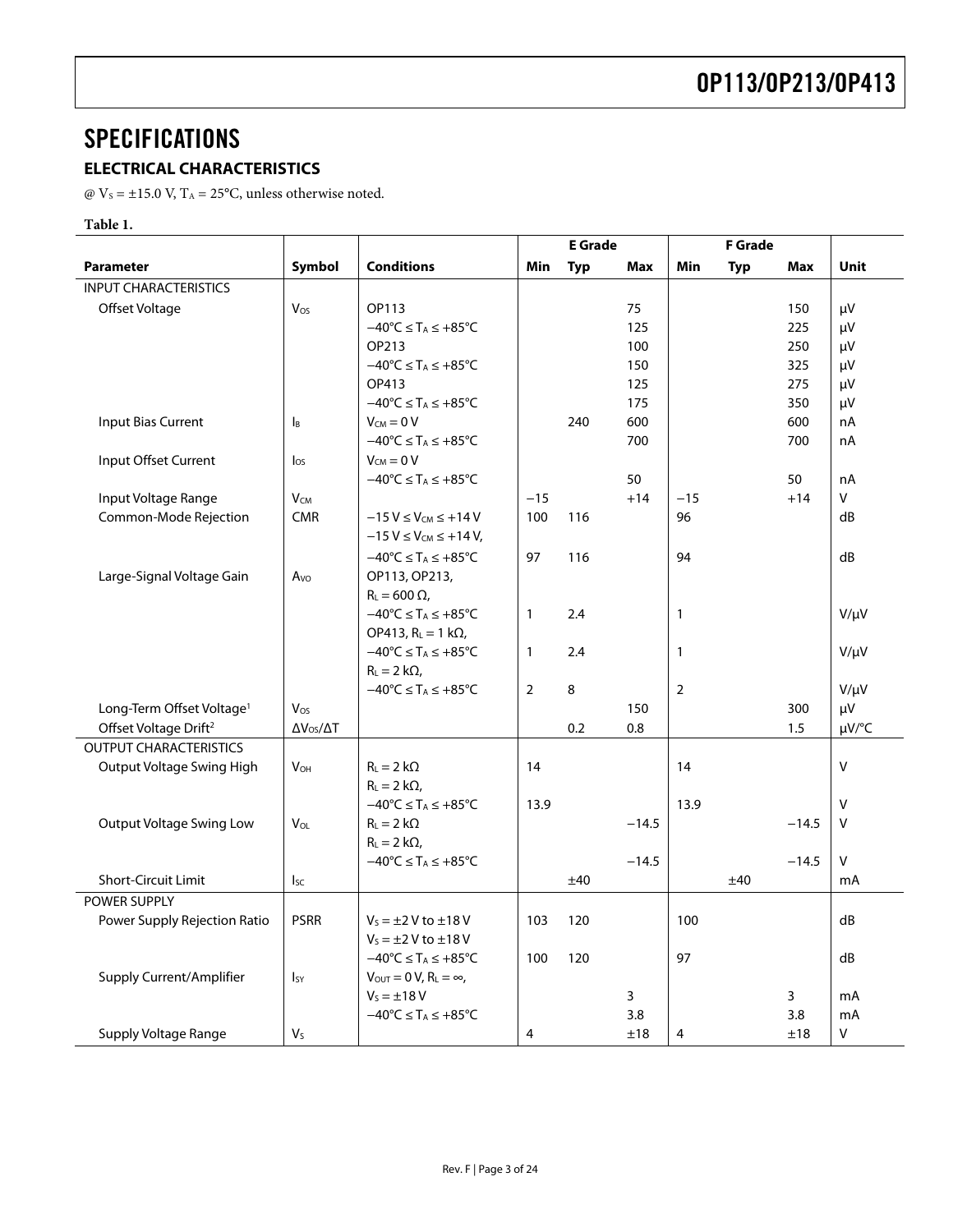<span id="page-3-0"></span>

|                               |                |                                                     |     | <b>E</b> Grade |     |     | <b>F</b> Grade |     |                |
|-------------------------------|----------------|-----------------------------------------------------|-----|----------------|-----|-----|----------------|-----|----------------|
| <b>Parameter</b>              | Symbol         | <b>Conditions</b>                                   | Min | Typ            | Max | Min | <b>Typ</b>     | Max | Unit           |
| <b>AUDIO PERFORMANCE</b>      |                |                                                     |     |                |     |     |                |     |                |
| $THD + Noise$                 |                | $V_{IN}$ = 3 V rms. R <sub>L</sub> = 2 k $\Omega$ . |     |                |     |     |                |     |                |
|                               |                | $f = 1$ kHz                                         |     | 0.0009         |     |     | 0.0009         |     | $\%$           |
| <b>Voltage Noise Density</b>  | e <sub>n</sub> | $f = 10$ Hz                                         |     | 9              |     |     | 9              |     | $nV/\sqrt{Hz}$ |
|                               |                | $f = 1$ kHz                                         |     | 4.7            |     |     | 4.7            |     | $nV/\sqrt{Hz}$ |
| <b>Current Noise Density</b>  | $\ln$          | $f = 1$ kHz                                         |     | 0.4            |     |     | 0.4            |     | pA/√Hz         |
| <b>Voltage Noise</b>          | $e_n p-p$      | $0.1$ Hz to $10$ Hz                                 |     | 120            |     |     | 120            |     | $nV p-p$       |
| DYNAMIC PERFORMANCE           |                |                                                     |     |                |     |     |                |     |                |
| Slew Rate                     | <b>SR</b>      | $R_{L} = 2 k\Omega$                                 | 0.8 | 1.2            |     | 0.8 | 1.2            |     | $V/\mu s$      |
| <b>Gain Bandwidth Product</b> | <b>GBP</b>     |                                                     |     | 3.4            |     |     | 3.4            |     | <b>MHz</b>     |
| <b>Channel Separation</b>     |                | $V_{\text{OUT}} = 10 V p-p$                         |     |                |     |     |                |     |                |
|                               |                | $R_L = 2 k\Omega$ , f = 1 kHz                       |     | 105            |     |     | 105            |     | dB             |
| Settling Time                 | t <sub>S</sub> | to 0.01%, 0 V to 10 V step                          |     | 9              |     |     | 9              |     | μs             |

' Long-term offset voltage is guaranteed by a 1000 hour life test performed on three independent lots at 125℃, with an LTPD of 1.3.<br><sup>2</sup> Guaranteed specifications, based on characterization data.

 $\omega$  V<sub>s</sub> = 5.0 V, T<sub>A</sub> = 25°C, unless otherwise noted.

#### **Table 2.**

|                                       |                          |                                                               | <b>E</b> Grade |            | <b>F</b> Grade |                |            |                |             |
|---------------------------------------|--------------------------|---------------------------------------------------------------|----------------|------------|----------------|----------------|------------|----------------|-------------|
| Parameter                             | Symbol                   | <b>Conditions</b>                                             | Min            | <b>Typ</b> | <b>Max</b>     | Min            | <b>Typ</b> | <b>Max</b>     | <b>Unit</b> |
| <b>INPUT CHARACTERISTICS</b>          |                          |                                                               |                |            |                |                |            |                |             |
| Offset Voltage                        | Vos                      | OP113                                                         |                |            | 125            |                |            | 175            | $\mu$ V     |
|                                       |                          | $-40^{\circ}C \leq T_A \leq +85^{\circ}C$                     |                |            | 175            |                |            | 250            | $\mu$ V     |
|                                       |                          | OP213                                                         |                |            | 150            |                |            | 300            | μV          |
|                                       |                          | $-40^{\circ}$ C $\leq$ T <sub>A</sub> $\leq$ +85°C            |                |            | 225            |                |            | 375            | $\mu$ V     |
|                                       |                          | OP413                                                         |                |            | 175            |                |            | 325            | μV          |
|                                       |                          | $-40^{\circ}C \leq T_A \leq +85^{\circ}C$                     |                |            | 250            |                |            | 400            | $\mu$ V     |
| Input Bias Current                    | IB                       | $V_{CM} = 0 V$ , $V_{OUT} = 2$                                |                | 300        | 650            |                |            | 650            | nA          |
|                                       |                          | $-40^{\circ}C \leq T_A \leq +85^{\circ}C$                     |                |            | 750            |                |            | 750            | nA          |
| Input Offset Current                  | $\log$                   | $V_{CM} = 0 V$ , $V_{OUT} = 2$                                |                |            |                |                |            |                |             |
|                                       |                          | $-40^{\circ}$ C $\leq$ T <sub>A</sub> $\leq$ +85 $^{\circ}$ C |                |            | 50             |                |            | 50             | nA          |
| Input Voltage Range                   | $V_{CM}$                 |                                                               | 0              |            | 4              |                |            | $\overline{4}$ | V           |
| Common-Mode Rejection                 | <b>CMR</b>               | $0 V \leq V_{CM} \leq 4 V$                                    | 93             | 106        |                | 90             |            |                | dB          |
|                                       |                          | $0 V \leq V_{CM} \leq 4 V$                                    |                |            |                |                |            |                |             |
|                                       |                          | $-40^{\circ}$ C $\leq$ T <sub>A</sub> $\leq$ +85°C            | 90             |            |                | 87             |            |                | dB          |
| Large-Signal Voltage Gain             | $A$ vo                   | OP113, OP213,                                                 |                |            |                |                |            |                |             |
|                                       |                          | $R_L$ = 600 $\Omega$ , 2 k $\Omega$ ,                         |                |            |                |                |            |                |             |
|                                       |                          | $0.01 V \leq V_{\text{OUT}} \leq 3.9 V$                       | 2              |            |                | $\overline{2}$ |            |                | $V/\mu V$   |
|                                       |                          | OP413, R <sub>L</sub> = 600, 2 kΩ,                            |                |            |                |                |            |                |             |
|                                       |                          | $0.01 V \leq V_{\text{OUT}} \leq 3.9 V$                       | 1              |            |                | $\mathbf{1}$   |            |                | $V/\mu V$   |
| Long-Term Offset Voltage <sup>1</sup> | $V_{OS}$                 |                                                               |                |            | 200            |                |            | 350            | μV          |
| Offset Voltage Drift <sup>2</sup>     | $\Delta V_{OS}/\Delta T$ |                                                               |                | 0.2        | 1.0            |                |            | 1.5            | µV/°C       |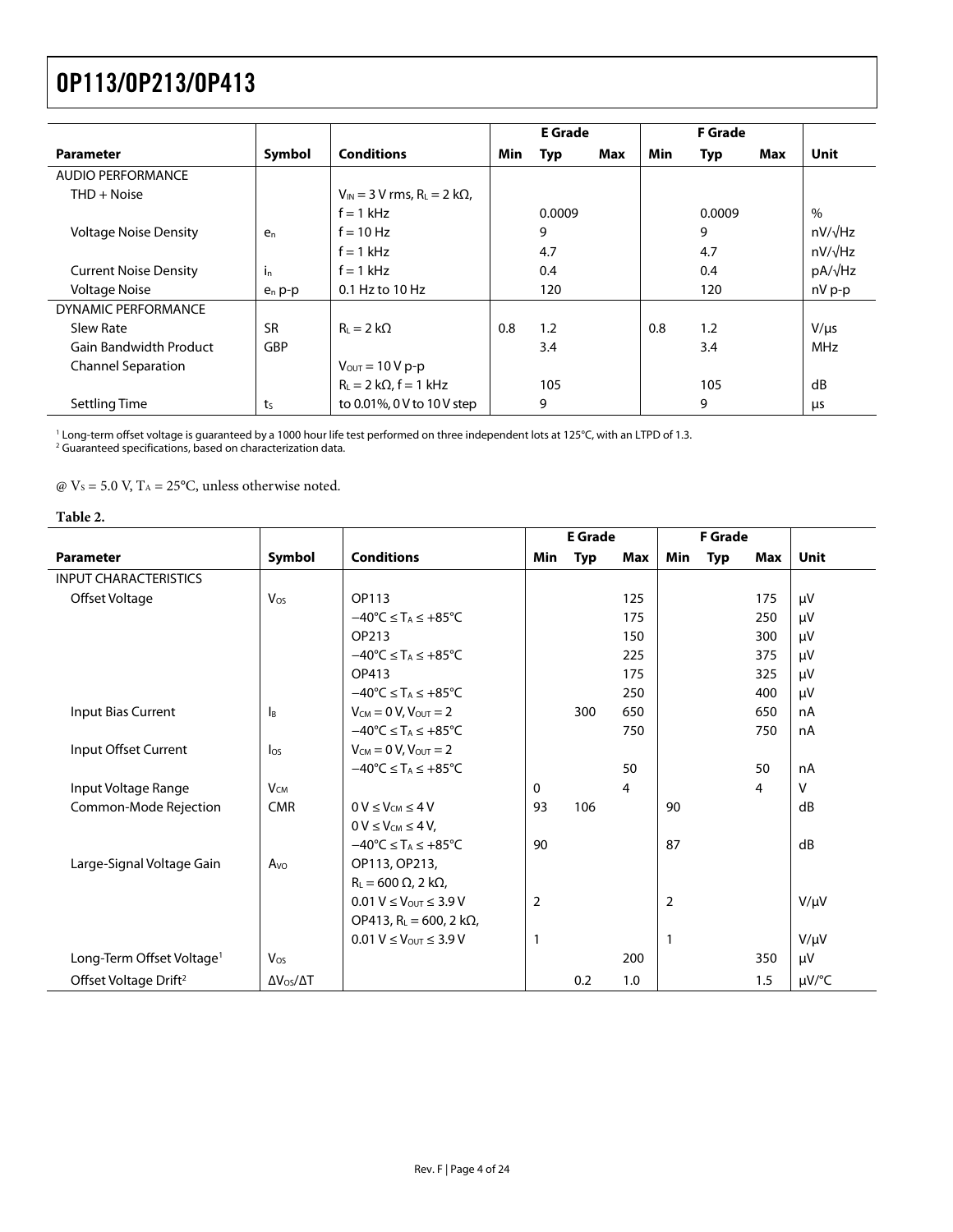<span id="page-4-0"></span>

|                               |                            |                                                               | <b>E</b> Grade |            | <b>F</b> Grade |            |            |            |                |
|-------------------------------|----------------------------|---------------------------------------------------------------|----------------|------------|----------------|------------|------------|------------|----------------|
| <b>Parameter</b>              | Symbol                     | <b>Conditions</b>                                             | Min            | <b>Typ</b> | <b>Max</b>     | <b>Min</b> | <b>Typ</b> | <b>Max</b> | <b>Unit</b>    |
| <b>OUTPUT CHARACTERISTICS</b> |                            |                                                               |                |            |                |            |            |            |                |
| Output Voltage Swing High     | <b>V<sub>OH</sub></b>      | $R_{L} = 600 k\Omega$                                         | 4.0            |            |                | 4.0        |            |            | v              |
|                               |                            | $R_L = 100 k\Omega$ ,                                         |                |            |                |            |            |            |                |
|                               |                            | $-40^{\circ}$ C $\leq$ T <sub>A</sub> $\leq$ +85°C            | 4.1            |            |                | 4.1        |            |            | v              |
|                               |                            | $R_1 = 600 \Omega$                                            |                |            |                |            |            |            |                |
|                               |                            | $-40^{\circ}$ C $\leq$ T <sub>A</sub> $\leq$ +85°C            | 3.9            |            |                | 3.9        |            |            | $\vee$         |
| Output Voltage Swing Low      | $V_{OL}$                   | $R_L = 600 \Omega$ ,                                          |                |            |                |            |            |            |                |
|                               |                            | $-40^{\circ}C \leq T_A \leq +85^{\circ}C$                     |                |            | 8              |            |            | 8          | mV             |
|                               |                            | $R_L = 100 k\Omega$ ,                                         |                |            |                |            |            |            |                |
|                               |                            | $-40^{\circ}$ C $\leq$ T <sub>A</sub> $\leq$ +85°C            |                | 8          |                |            | 8          |            | mV             |
| <b>Short-Circuit Limit</b>    | $\mathsf{I}_{\mathsf{SC}}$ |                                                               |                | ±30        |                |            | ±30        |            | mA             |
| <b>POWER SUPPLY</b>           |                            |                                                               |                |            |                |            |            |            |                |
| <b>Supply Current</b>         | $\mathsf{I}_{\mathsf{SY}}$ | $V_{\text{OUT}} = 2.0 V$ , no load                            |                | 1.6        | 2.7            |            |            | 2.7        | mA             |
|                               | $I_{SY}$                   | $-40^{\circ}$ C $\leq$ T <sub>A</sub> $\leq$ +85 $^{\circ}$ C |                |            | 3.0            |            |            | 3.0        | mA             |
| <b>AUDIO PERFORMANCE</b>      |                            |                                                               |                |            |                |            |            |            |                |
| $THD + Noise$                 |                            | $V_{\text{OUT}} = 0$ dBu, $f = 1$ kHz                         |                | 0.001      |                |            | 0.001      |            | $\%$           |
| <b>Voltage Noise Density</b>  | $e_n$                      | $f = 10$ Hz                                                   |                | 9          |                |            | 9          |            | $nV/\sqrt{Hz}$ |
|                               |                            | $f = 1$ kHz                                                   |                | 4.7        |                |            | 4.7        |            | $nV/\sqrt{Hz}$ |
| <b>Current Noise Density</b>  | i <sub>n</sub>             | $f = 1$ kHz                                                   |                | 0.45       |                |            | 0.45       |            | pA/√Hz         |
| <b>Voltage Noise</b>          | $e_n p-p$                  | 0.1 Hz to 10 Hz                                               |                | 120        |                |            | 120        |            | nV p-p         |
| <b>DYNAMIC PERFORMANCE</b>    |                            |                                                               |                |            |                |            |            |            |                |
| Slew Rate                     | <b>SR</b>                  | $R_L = 2 k\Omega$                                             | 0.6            | 0.9        |                | 0.6        |            |            | $V/\mu s$      |
| <b>Gain Bandwidth Product</b> | GBP                        |                                                               |                | 3.5        |                |            | 3.5        |            | <b>MHz</b>     |
| <b>Settling Time</b>          | $t_{S}$                    | to 0.01%, 2 V step                                            |                | 5.8        |                |            | 5.8        |            | μs             |

' Long-term offset voltage is guaranteed by a 1000 hour life test performed on three independent lots at 125℃, with an LTPD of 1.3.<br><sup>2</sup> Guaranteed specifications, based on characterization data.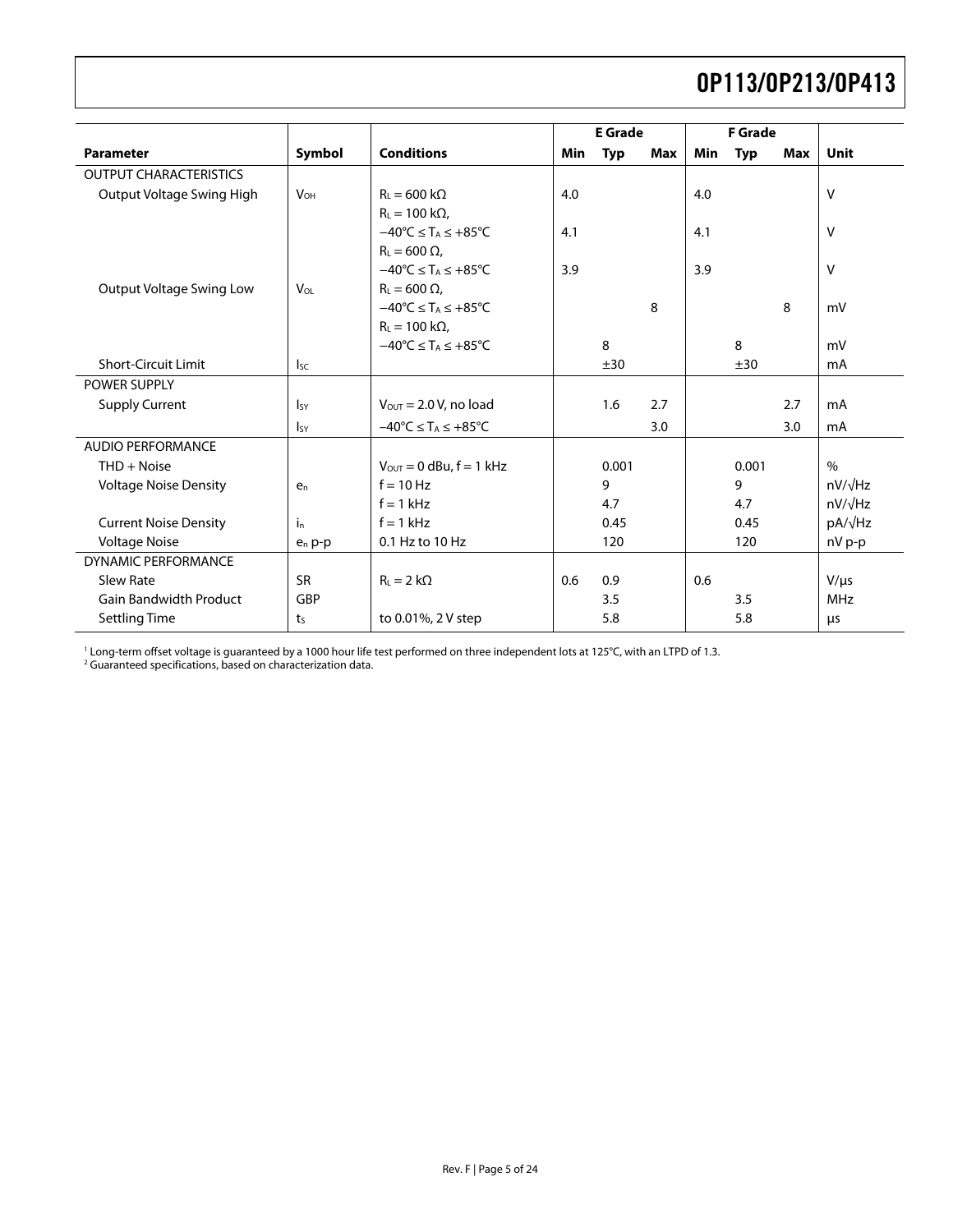## <span id="page-5-0"></span>ABSOLUTE MAXIMUM RATINGS

#### **Table 3.**

| <b>Parameter</b>                           | Rating                              |
|--------------------------------------------|-------------------------------------|
| Supply Voltage                             | ±18V                                |
| Input Voltage                              | ±18V                                |
| Differential Input Voltage                 | ±10V                                |
| Output Short-Circuit Duration to GND       | Indefinite                          |
| Storage Temperature Range                  | $-65^{\circ}$ C to $+150^{\circ}$ C |
| <b>Operating Temperature Range</b>         | $-40^{\circ}$ C to $+85^{\circ}$ C  |
| Junction Temperature Range                 | $-65^{\circ}$ C to $+150^{\circ}$ C |
| Lead Temperature Range (Soldering, 60 sec) | $300^{\circ}$ C                     |

Stresses above those listed under Absolute Maximum Ratings may cause permanent damage to the device. This is a stress rating only; functional operation of the device at these or any other conditions above those indicated in the operational section of this specification is not implied. Exposure to absolute maximum rating conditions for extended periods may affect device reliability.

### **THERMAL RESISTANCE**

#### **Table 4. Thermal Resistance**

| Package Type       | $\theta_{JA}$ | $\theta$ JC | Unit          |
|--------------------|---------------|-------------|---------------|
| 8-Lead PDIP (P)    | 103           | 43          | $\degree$ C/W |
| 8-Lead SOIC N(S)   | 158           | 43          | $\degree$ C/W |
| 16-Lead SOIC W (S) | 92            | 27          | $\degree$ C/W |

#### **ESD CAUTION**



ESD (electrostatic discharge) sensitive device. Charged devices and circuit boards can discharge without detection. Although this product features patented or proprietary protection circuitry, damage may occur on devices subjected to high energy ESD. Therefore, proper ESD precautions should be taken to avoid performance degradation or loss of functionality.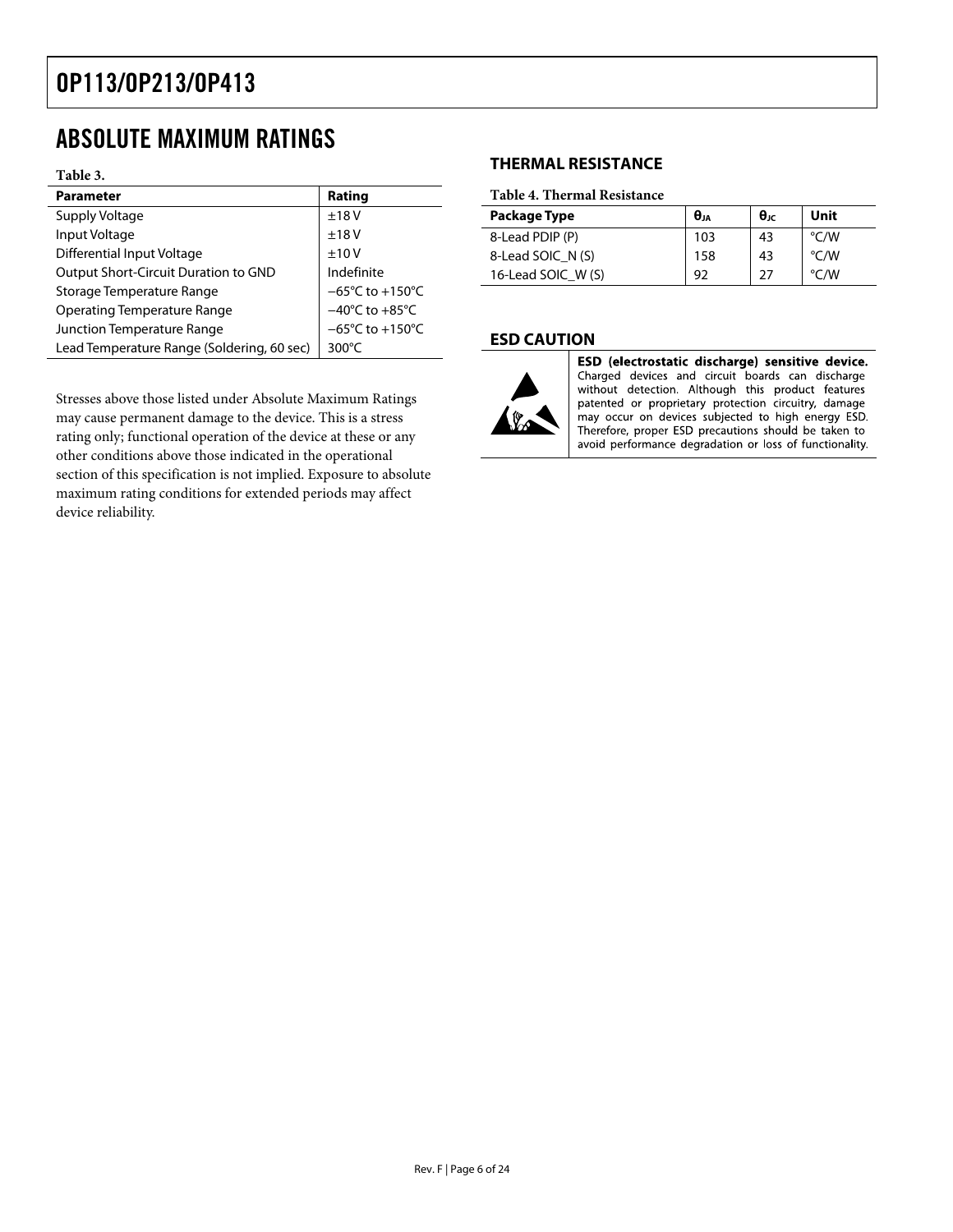## <span id="page-6-0"></span>TYPICAL PERFORMANCE CHARACTERISTICS



Figure 7. OP413 Input Offset (Vos) Distribution  $@ \pm 15 V$ 



Figure 8. OP113 Temperature Drift (TCV<sub>OS</sub>) Distribution  $@{\pm 15}$  V





Figure 9. OP213 Temperature Drift (TCV<sub>OS</sub>) Distribution  $@ \pm 15 V$ 

Figure 10. OP413 Temperature Drift (TCV<sub>OS</sub>) Distribution @  $\pm$ 15 V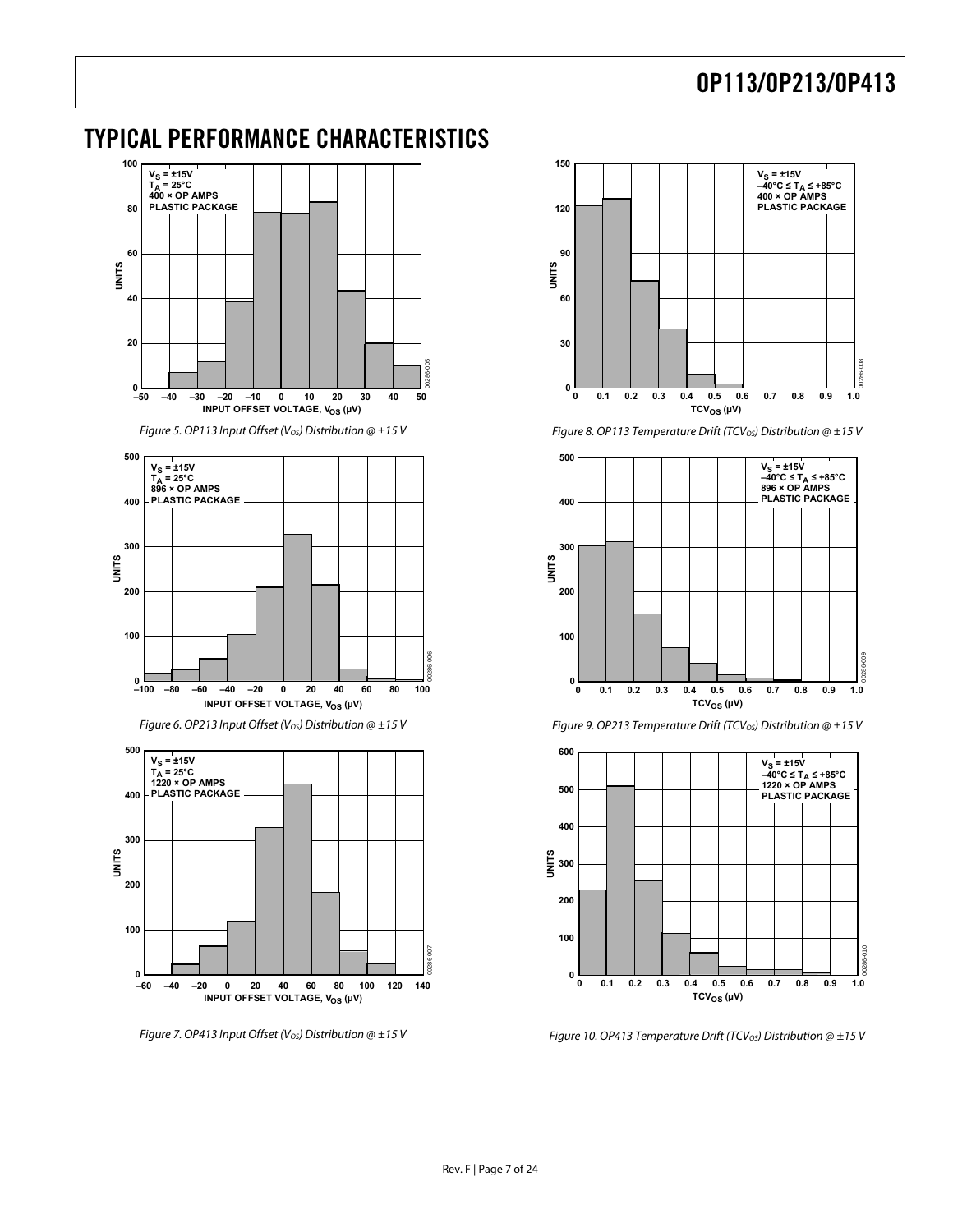



Figure 12. Output Swing vs. Temperature and  $R_L \omega$  5 V



Figure 13. Channel Separation



Figure 14. OP213 Input Bias Current vs. Temperature







Figure 16. Open-Loop Gain vs. Temperature @ 5 V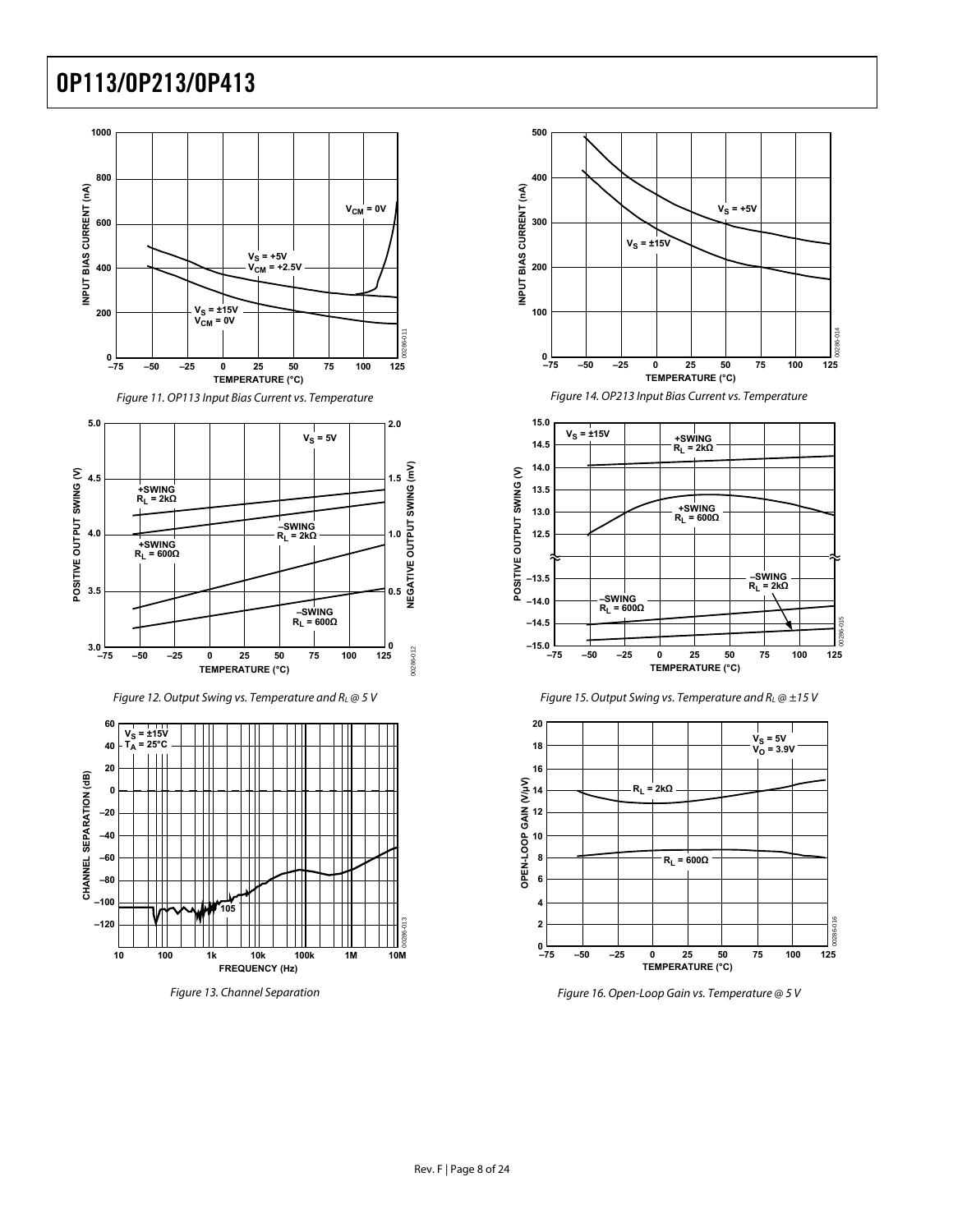00286-020

**90**

**PHASE (Degrees)**

PHASE (Degrees)

00286-021

00286-021

00286-052

**45**

**0**

**135**

**180**

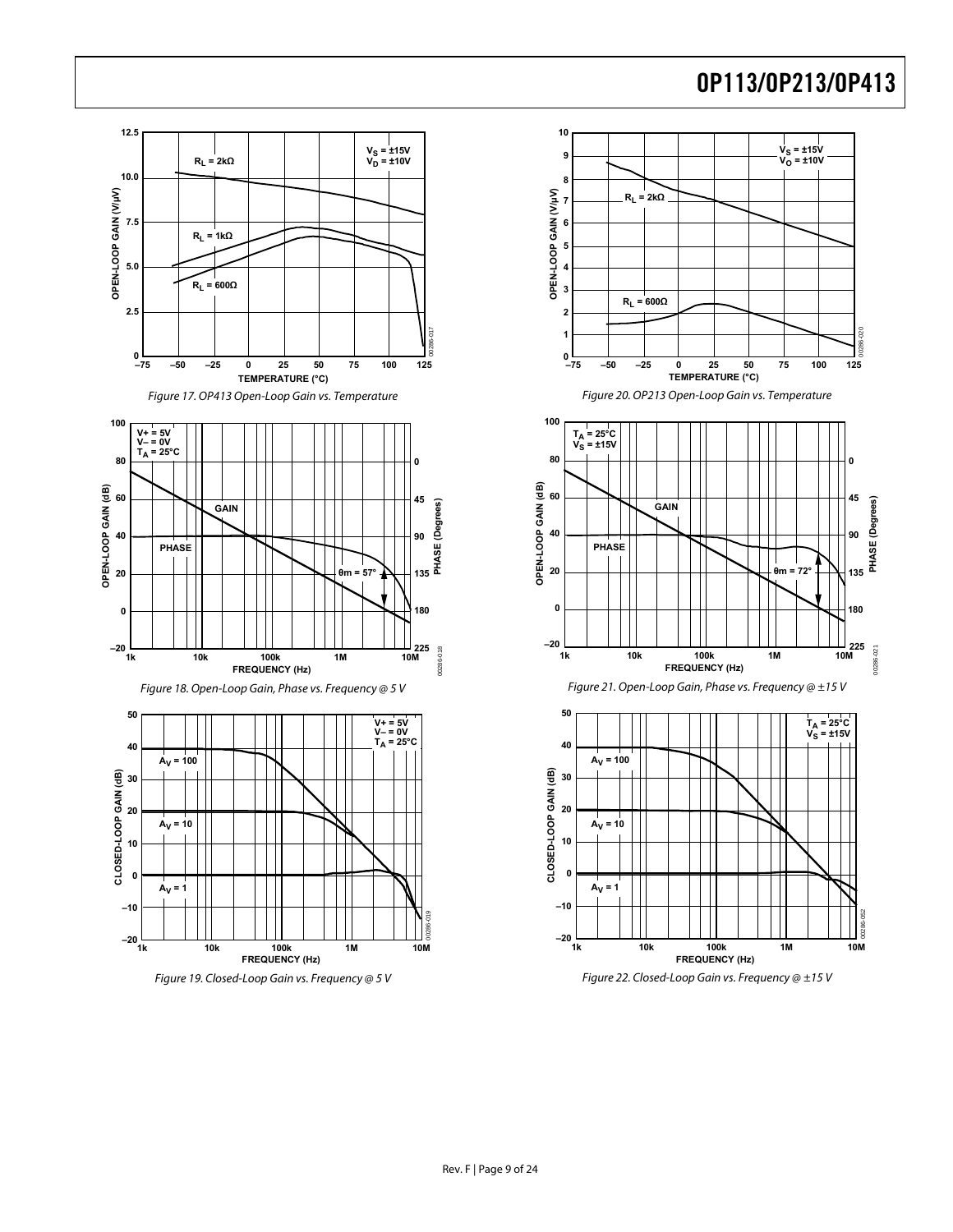

Figure 23. Gain Bandwidth Product and Phase Margin vs. Temperature @ 5 V



Figure 25. Common-Mode Rejection vs. Frequency @ 5 V



Figure 26. Gain Bandwidth Product and Phase Margin vs. Temperature @ ±15 V







Figure 28. Common-Mode Rejection vs. Frequency  $@$   $\pm$ 15 V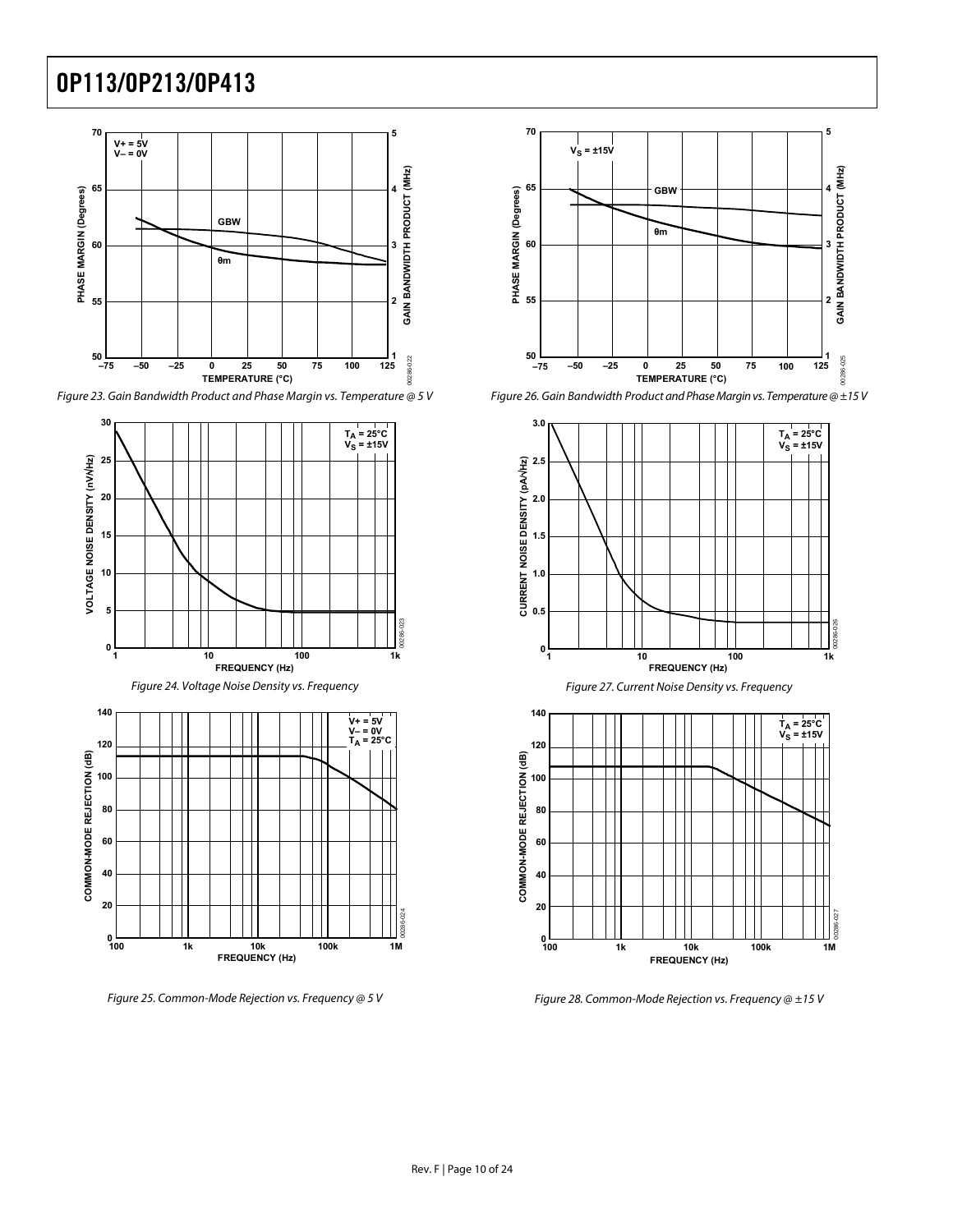

Figure 29. Power Supply Rejection vs. Frequency @ ±15 V





Figure 31. Small-Signal Overshoot vs. Load Capacitance @ 5 V



Figure 32. Closed-Loop Output Impedance vs. Frequency @ ±15 V







Figure 34. Small-Signal Overshoot vs. Load Capacitance @ ±15 V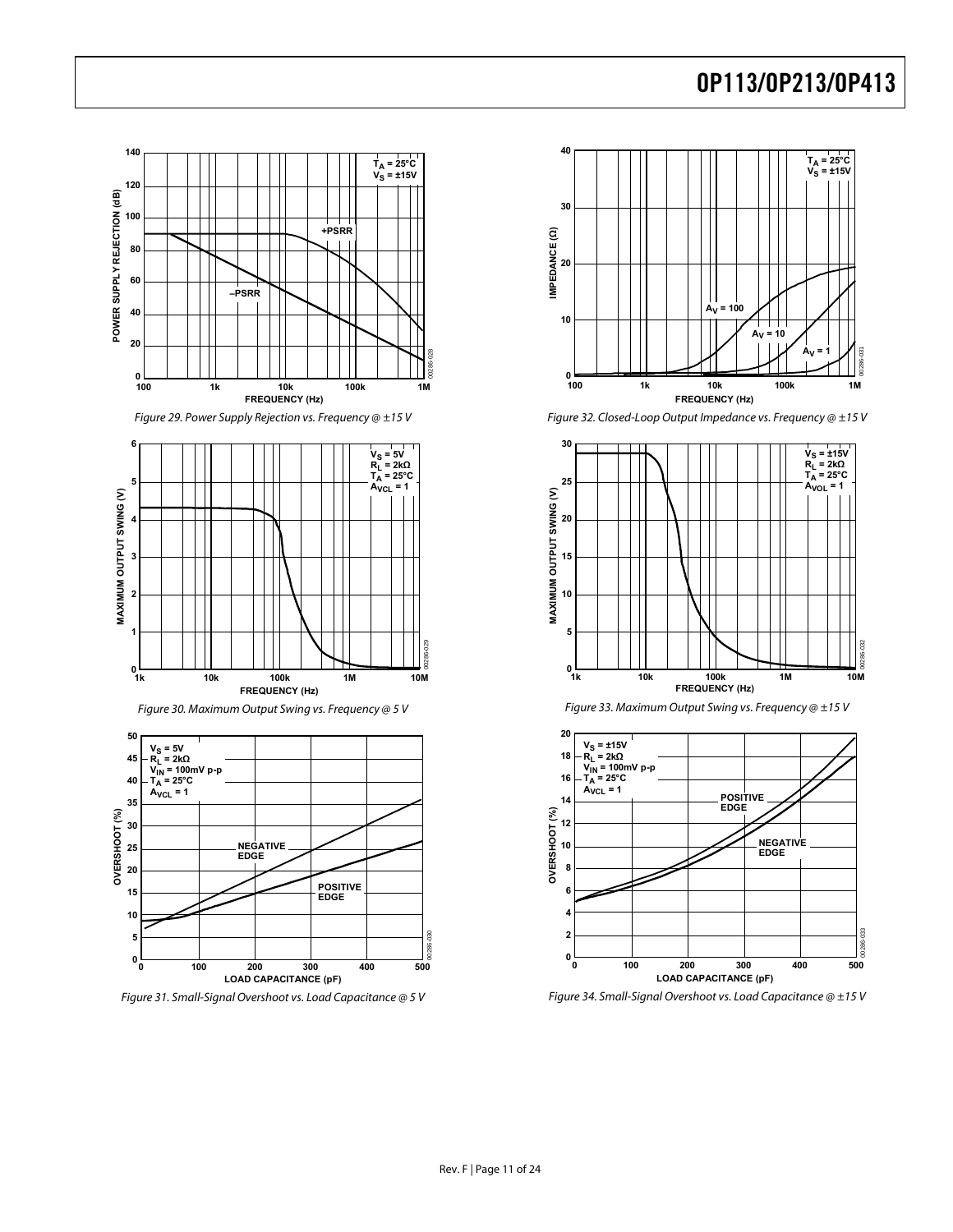



Figure 36. Input Voltage Noise @ ±15 V (20 nV/div) Figure 39. Input Voltage Noise @ 5 V (20 nV/div)





Figure 35. Slew Rate vs. Temperature @ 5 V (0.5 V  $\leq$  V<sub>OUT</sub>  $\leq$  4.0 V) Figure 38. Slew Rate vs. Temperature @ ±15 V (-10 V  $\leq$  V<sub>OUT</sub>  $\leq$  +10.0 V)





Figure 37. Noise Test Diagram Figure 40. Supply Current vs. Temperature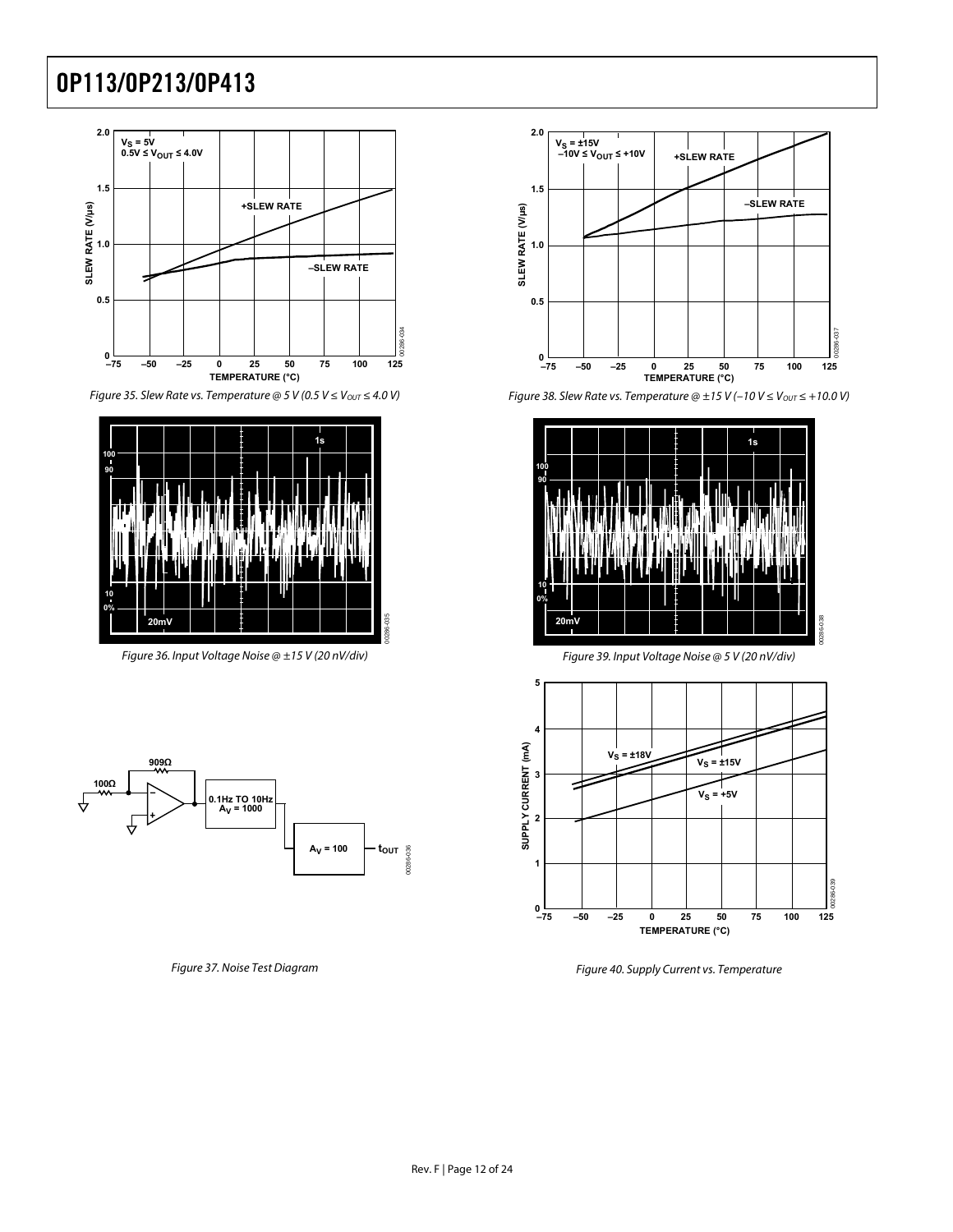## <span id="page-12-0"></span>APPLICATIONS

The OP113, OP213, and OP413 form a new family of high performance amplifiers that feature precision performance in standard dual-supply configurations and, more importantly, maintain precision performance when a single power supply is used. In addition to accurate dc specifications, it is the lowest noise single-supply amplifier available with only  $4.7 \text{ nV}/\sqrt{\text{Hz}}$ typical noise density.

Single-supply applications have special requirements due to the generally reduced dynamic range of the output signal. Singlesupply applications are often operated at voltages of 5 V or 12 V, compared to dual-supply applications with supplies of ±12 V or ±15 V. This results in reduced output swings. Where a dualsupply application may often have 20 V of signal output swing, single-supply applications are limited to, at most, the supply range and, more commonly, several volts below the supply. In order to attain the greatest swing, the single-supply output stage must swing closer to the supply rails than in dual-supply applications.

The OPx13 family has a new patented output stage that allows the output to swing closer to ground, or the negative supply, than previous bipolar output stages. Previous op amps had outputs that could swing to within about 10 mV of the negative supply in single-supply applications. However, the OPx13 family combines both a bipolar and a CMOS device in the output stage, enabling it to swing to within a few hundred μV of ground.

When operating with reduced supply voltages, the input range is also reduced. This reduction in signal range results in reduced signal-to-noise ratio for any given amplifier. There are only two ways to improve this: increase the signal range or reduce the noise. The OPx13 family addresses both of these parameters. Input signal range is from the negative supply to within 1 V of the positive supply over the full supply range. Competitive parts have input ranges that are 0.5 V to 5 V less than this. Noise has also been optimized in the OPx13 family. At 4.7 nV/ $\sqrt{Hz}$ , the noise is less than one fourth that of competitive devices.

### **PHASE REVERSAL**

The OPx13 family is protected against phase reversal as long as both of the inputs are within the supply ranges. However, if there is a possibility of either input going below the negative supply (or ground in the single-supply case), the inputs should be protected with a series resistor to limit input current to 2 mA.

### **OP113 OFFSET ADJUST**

The OP113 has the facility for external offset adjustment, using the industry standard arrangement. Pin 1 and Pin 5 are used in conjunction with a potentiometer of 10 kΩ total resistance, connected with the wiper to V− (or ground in single-supply applications). The total adjustment range is about  $\pm 2$  mV using this configuration.

Adjusting the offset to 0 has minimal effect on offset drift (assuming the potentiometer has a tempco of less than 1000 ppm/°C). Adjustment away from 0, however, (as with all bipolar amplifiers) results in a  $TCV_{OS}$  of approximately 3.3  $\mu$ V/°C for every millivolt of induced offset.

It is, therefore, not generally recommended that this trim be used to compensate for system errors originating outside of the OP113. The initial offset of the OP113 is low enough that external trimming is almost never required, but if necessary, the 2 mV trim range may be somewhat excessive. Reducing the trimming potentiometer to a 2 k $\Omega$  value results in a more reasonable range of ±400 μV.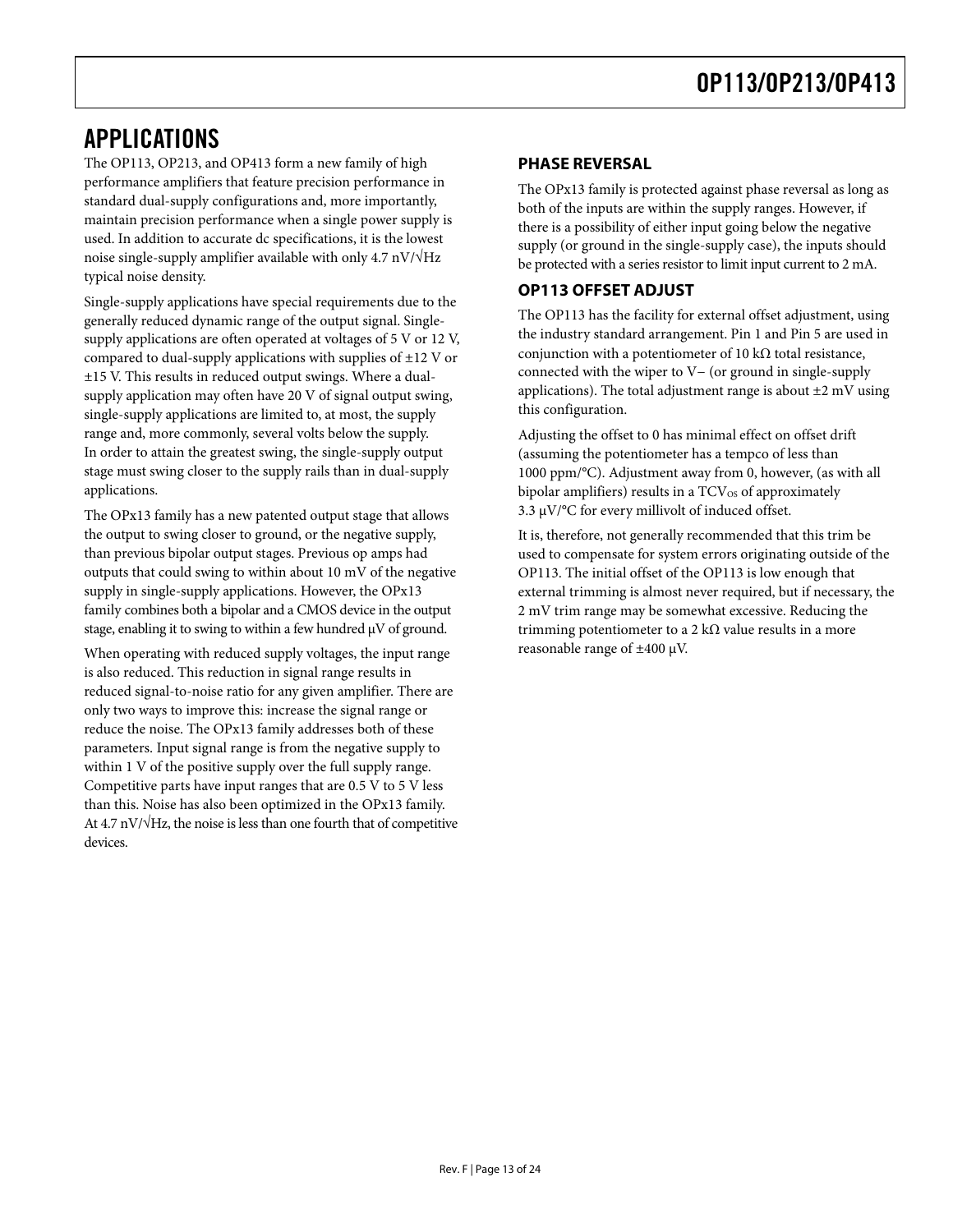### <span id="page-13-0"></span>APPLICATION CIRCUITS **A HIGH PRECISION INDUSTRIAL LOAD-CELL SCALE AMPLIFIER**

The OPx13 family makes an excellent amplifier for conditioning a load-cell bridge. Its low noise greatly improves the signal resolution, allowing the load cell to operate with a smaller output range, thus reducing its nonlinearity. [Figure 41](#page-13-1) shows one half of the OPx13 family used to generate a very stable 10 V bridge excitation voltage while the second amplifier provides a differential gain. R4 should be trimmed for maximum common-mode rejection.

<span id="page-13-2"></span>

Figure 41. Precision Load-Cell Scale Amplifier

### <span id="page-13-1"></span>**A LOW VOLTAGE, SINGLE SUPPLY STRAIN GAGE AMPLIFIER**

The true zero swing capability of the OPx13 family allows the amplifier in [Figure 42](#page-13-2) to amplify the strain gage bridge accurately even with no signal input while being powered by a single 5 V supply. A stable 4 V bridge voltage is made possible by the rail-to-rail OP295 amplifier, whose output can swing to within a millivolt of either rail. This high voltage swing greatly increases the bridge output signal without a corresponding increase in bridge input.



### **A HIGH ACCURACY LINEARIZED RTD THERMOMETER AMPLIFIER**

Zero suppressing the bridge facilitates simple linearization of the resistor temperature device (RTD) by feeding back a small amount of the output signal to the RTD. In [Figure 43,](#page-14-1) the left leg of the bridge is servoed to a virtual ground voltage by Amplifier A1, and the right leg of the bridge is servoed to 0 V by Amplifier A2. This eliminates any error resulting from common-mode voltage change in the amplifier. A 3-wire RTD is used to balance the wire resistance on both legs of the bridge, thereby reducing temperature mismatch errors. The 5 V bridge excitation is derived from the extremely stable AD588 reference device with 1.5 ppm/°C drift performance.

Linearization of the RTD is done by feeding a fraction of the output voltage back to the RTD in the form of a current. With just the right amount of positive feedback, the amplifier output will be linearly proportional to the temperature of the RTD.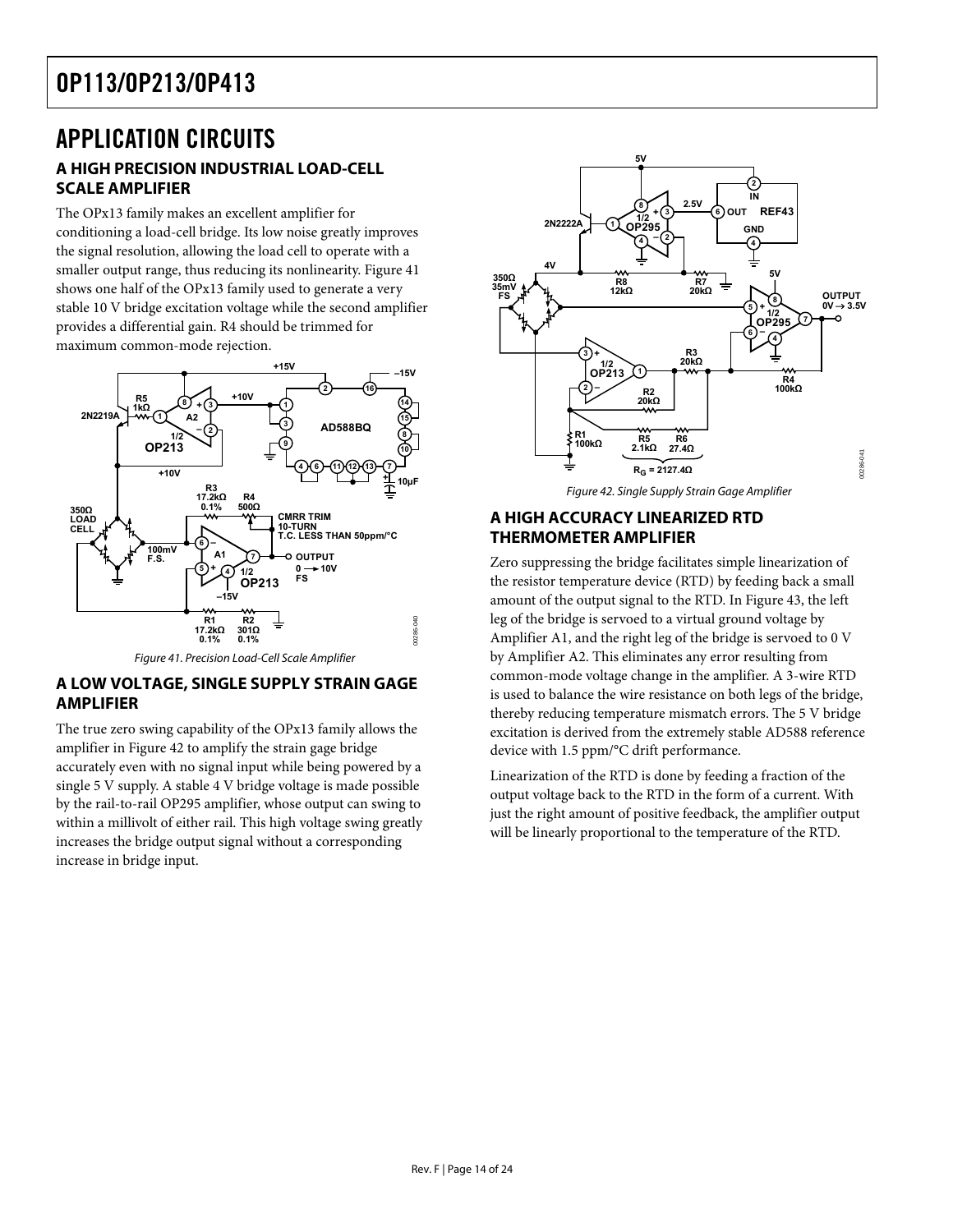<span id="page-14-0"></span>

Figure 43. Ultraprecision RTD Amplifier

<span id="page-14-2"></span><span id="page-14-1"></span>To calibrate the circuit, first immerse the RTD in a 0°C ice bath or substitute an exact 100  $\Omega$  resistor in place of the RTD. Adjust the zero adjust potentiometer for a 0 V output, and then set R9, linearity adjust potentiometer, to the middle of its adjustment range. Substitute a 280.9  $\Omega$  resistor (equivalent to 500°C) in place of the RTD, and adjust the full-scale adjust potentiometer for a full-scale voltage of 5 V.

To calibrate out the nonlinearity, substitute a 194.07  $\Omega$  resistor (equivalent to 250°C) in place of the RTD, and then adjust the linearity adjust potentiometer for a 2.5 V output. Check and readjust the full-scale and half-scale as needed.

Once calibrated, the amplifier outputs a 10 mV/°C temperature coefficient with an accuracy better than ±0.5°C over an RTD measurement range of −150°C to +500°C. Indeed the amplifier can be calibrated to a higher temperature range, up to 850°C.

### <span id="page-14-3"></span>**A HIGH ACCURACY THERMOCOUPLE AMPLIFIER**

[Figure 44](#page-14-2) shows a popular K-type thermocouple amplifier with cold-junction compensation. Operating from a single 12 V supply, the OPx13 family's low noise allows temperature measurement to better than 0.02°C resolution over a 0°C to 1000°C range. The cold-junction error is corrected by using an inexpensive silicon diode as a temperature measuring device. It should be placed as close to the two terminating junctions as physically possible. An aluminum block might serve well as an isothermal system.



R6 should be adjusted for a 0 V output with the thermocouple measuring tip immersed in a 0°C ice bath. When calibrating, be sure to adjust R6 initially to cause the output to swing in the positive direction first. Then back off in the negative direction until the output just stops changing.

#### **AN ULTRALOW NOISE, SINGLE SUPPLY INSTRUMENTATION AMPLIFIER**

Extremely low noise instrumentation amplifiers can be built using the OPx13 family. Such an amplifier that operates from a single supply is shown in [Figure 45](#page-14-3). Resistors R1 to R5 should be of high precision and low drift type to maximize CMRR performance. Although the two inputs are capable of operating to 0 V, the gain of −100 configuration limits the amplifier input common-mode voltage to 0.33 V.



### **SUPPLY SPLITTER CIRCUIT**

The OPx13 family has excellent frequency response characteristics that make it an ideal pseudoground reference generator, as shown in [Figure 46](#page-15-1). The OPx13 family serves as a voltage follower buffer. In addition, it drives a large capacitor that serves as a charge reservoir to minimize transient load changes, as well as a low impedance output device at high frequencies. The circuit easily supplies 25 mA load current with good settling characteristics.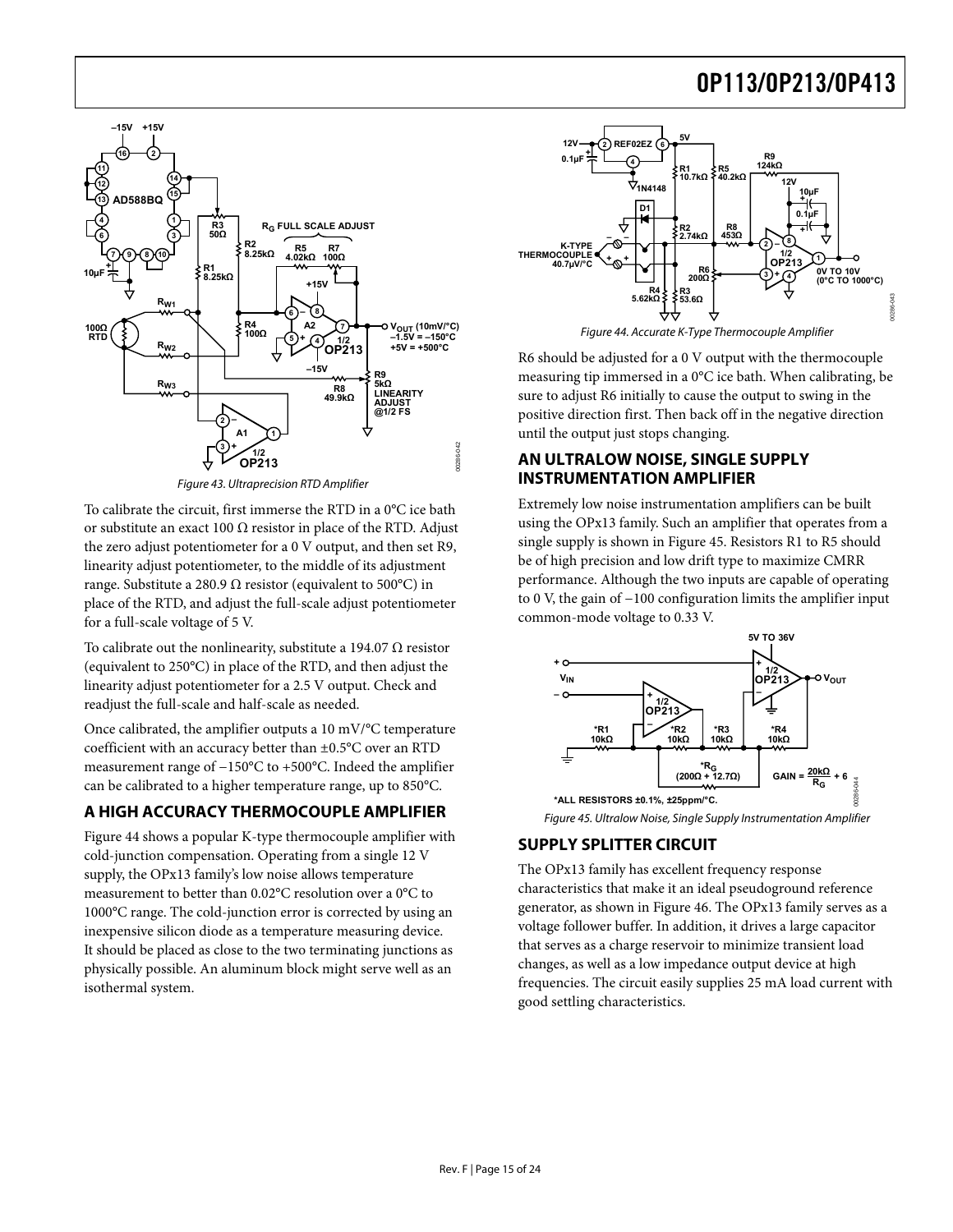<span id="page-15-0"></span>

Figure 46. False Ground Generator

#### <span id="page-15-2"></span><span id="page-15-1"></span>**LOW NOISE VOLTAGE REFERENCE**

Few reference devices combine low noise and high output drive capabilities. [Figure 47](#page-15-2) shows the OPx13 family used as a twopole active filter that band limits the noise of the 2.5 V reference. Total noise measures 3 μV p-p.



#### **5 V ONLY STEREO DAC FOR MULTIMEDIA**

The OPx13 family's low noise and single supply capability are ideally suited for stereo DAC audio reproduction or sound synthesis applications such as multimedia systems. [Figure 48](#page-15-3) shows an 18-bit stereo DAC output setup that is powered from a single 5 V supply. The low noise preserves the 18-bit dynamic range of the AD1868. For DACs that operate on dual supplies, the OPx13 family can also be powered from the same supplies.



<span id="page-15-3"></span>Figure 48. 5 V Only 18-Bit Stereo DAC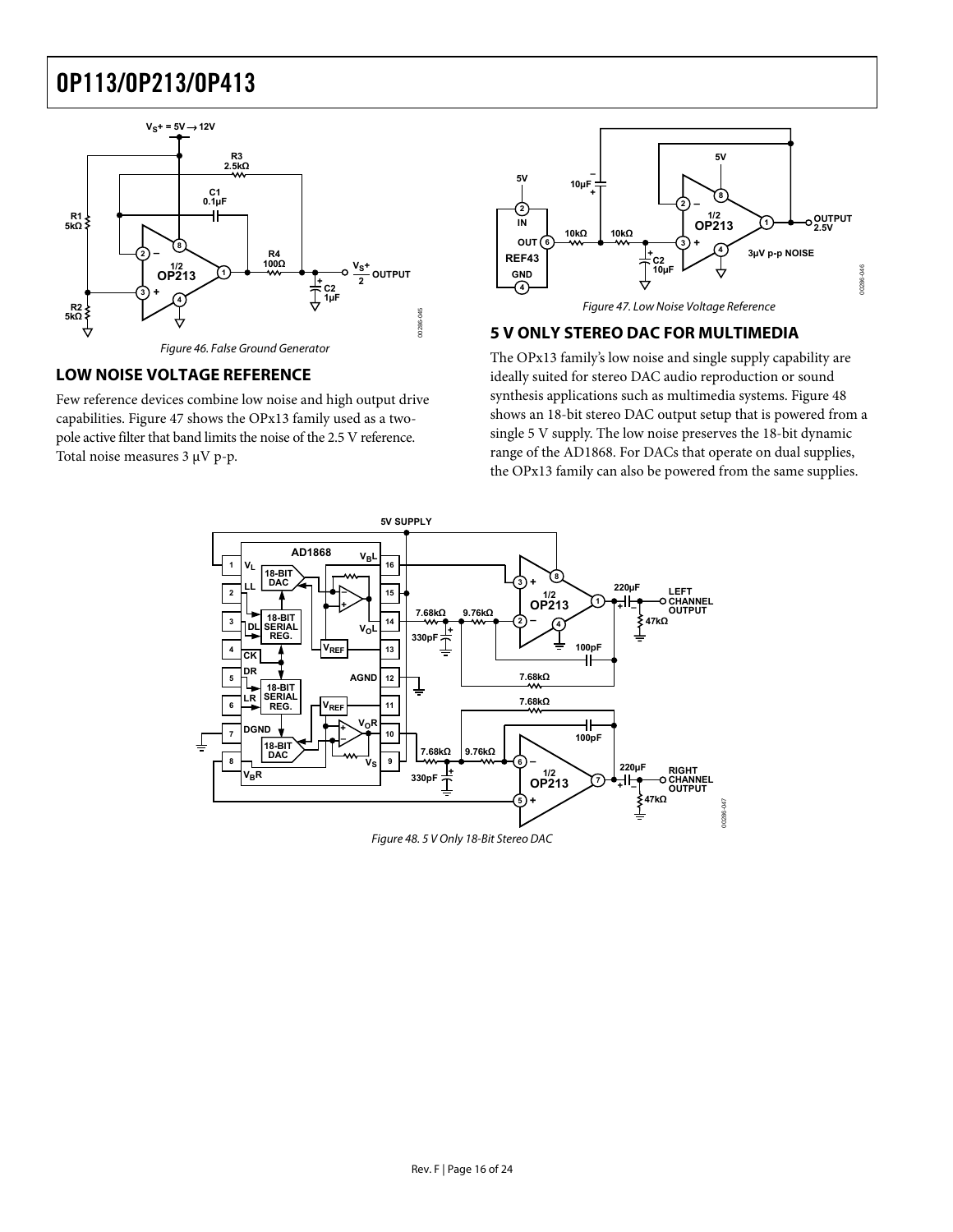#### <span id="page-16-0"></span>**LOW VOLTAGE HEADPHONE AMPLIFIERS**

[Figure 49](#page-16-1) shows a stereo headphone output amplifier for the AD1849 16-bit SOUNDPORT® stereo codec device.<sup>1</sup> The pseudo-reference voltage is derived from the common-mode voltage generated internally by the AD1849, thus providing a convenient bias for the headphone output amplifiers.

<span id="page-16-2"></span>

Figure 49. Headphone Output Amplifier for Multimedia Sound Codec

#### <span id="page-16-1"></span>**LOW NOISE MICROPHONE AMPLIFIER FOR MULTIMEDIA**

The OPx13 family is ideally suited as a low noise microphone preamp for low voltage audio applications. [Figure 50](#page-16-2) shows a gain of 100 stereo preamp for the AD1849 16-bit SOUNDPORT stereo codec chip. The common-mode output buffer serves as a phantom power driver for the microphones.



Figure 50. Low Noise Stereo Microphone Amplifier for Multimedia Sound Codec

### **PRECISION VOLTAGE COMPARATOR**

With its PNP inputs and 0 V common-mode capability, the OPx13 family can make useful voltage comparators. There is only a slight penalty in speed in comparison to IC comparators. However, the significant advantage is its voltage accuracy. For example, V<sub>OS</sub> can be a few hundred microvolts or less, combined with CMRR and PSRR exceeding 100 dB, while operating from a 5 V supply. Standard comparators like the 111/311 family operate on 5 V, but not with common mode at ground, nor with offset below 3 mV. Indeed, no commercially available singlesupply comparator has a  $V_{OS}$  less than 200  $\mu$ V.

<sup>1</sup> SOUNDPORT is a registered trademark of Analog Devices, Inc.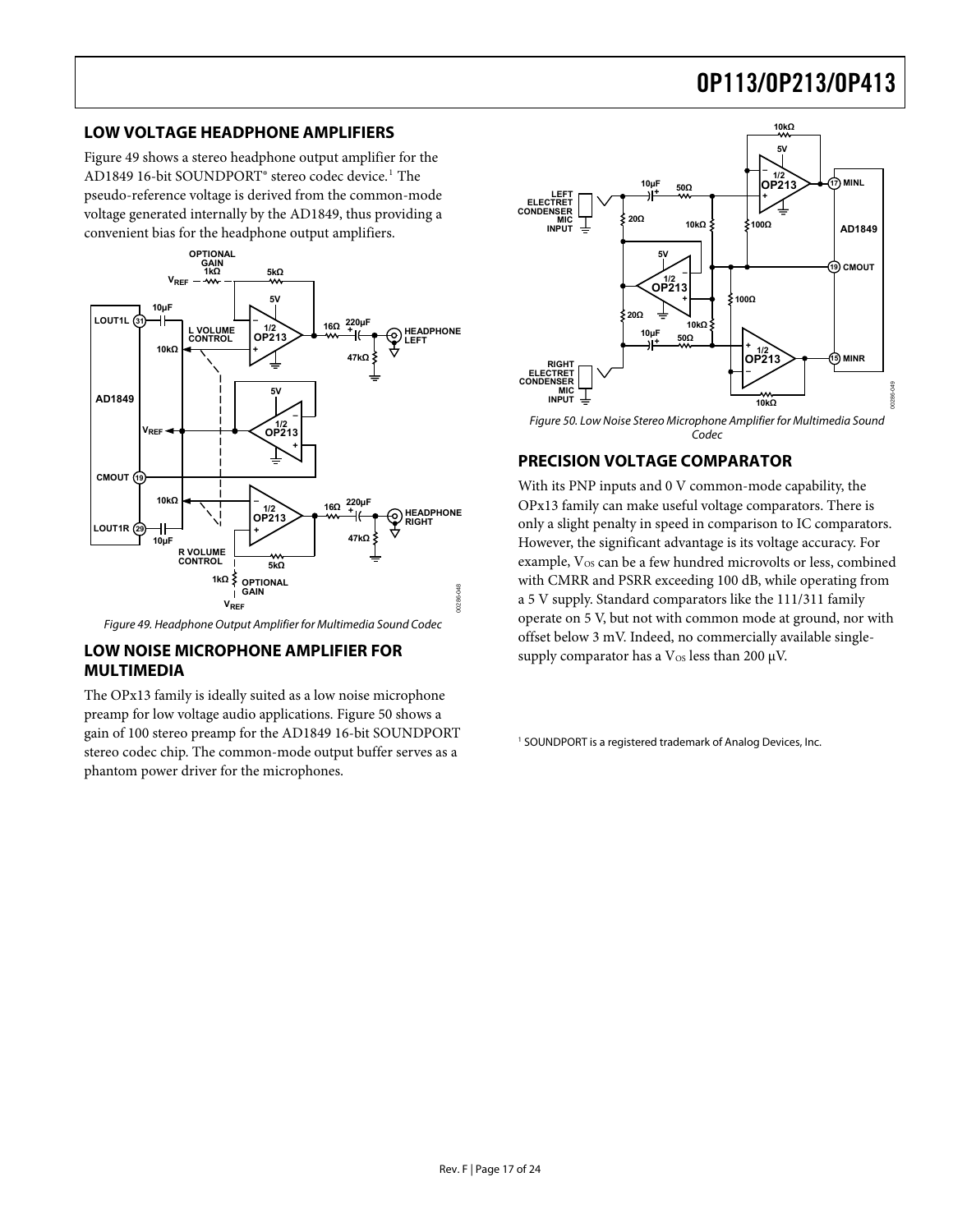[Figure 51](#page-17-0) shows the OPx13 family response to a 10 mV overdrive signal when operating in open loop. The top trace shows the output rising edge has a 15 μs propagation delay, whereas the bottom trace shows a 7 μs delay on the output falling edge. This ac response is quite acceptable in many applications.



<span id="page-17-0"></span>Figure 51. Precision Comparator

The low noise and 250  $\mu$ V (maximum) offset voltage enhance the overall dc accuracy of this type of comparator. Note that zerocrossing detectors and similar ground referred comparisons can be implemented even if the input swings to −0.3 V below ground.



Figure 52. OP213 Simplified Schematic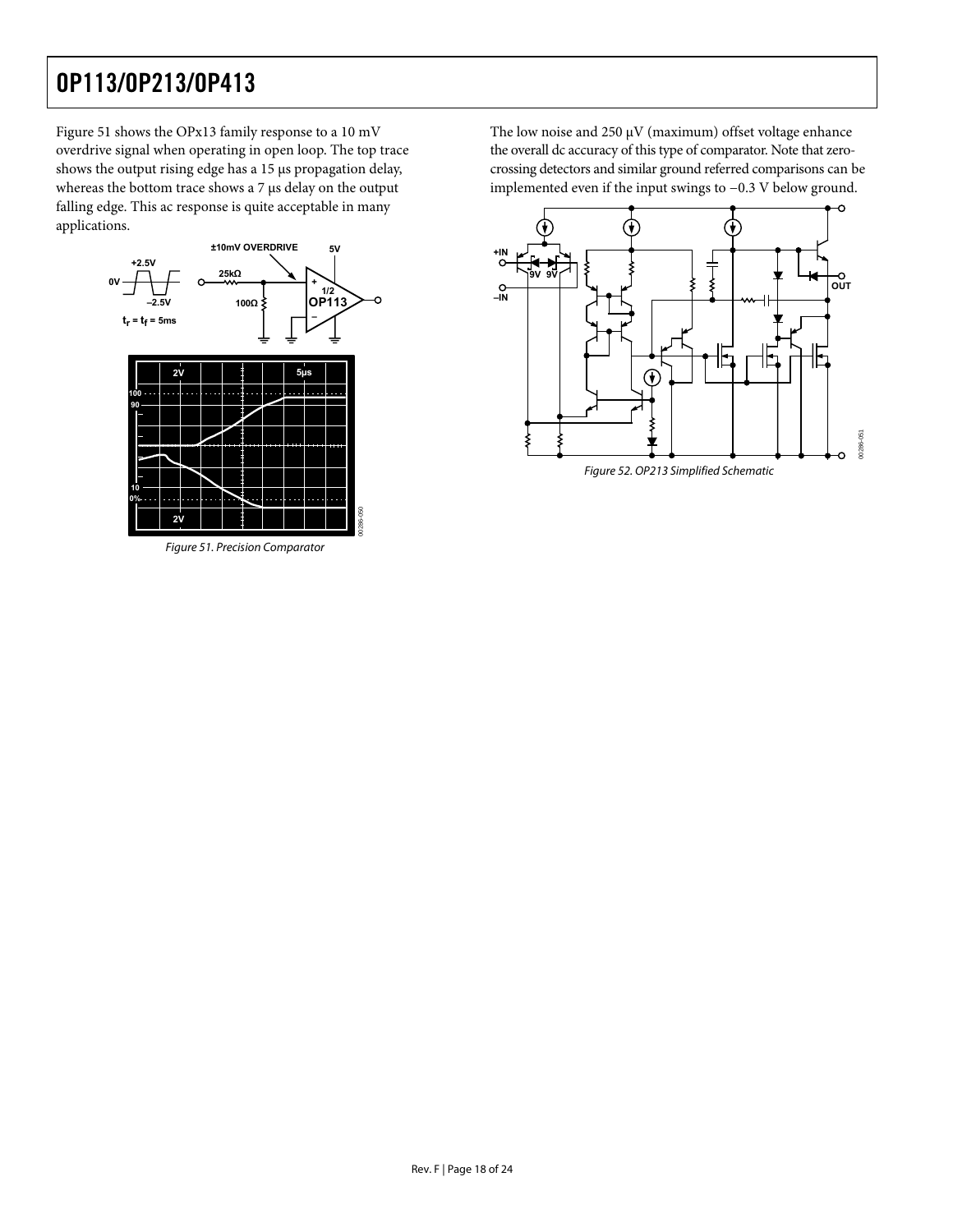**070606-A**

### <span id="page-18-0"></span>OUTLINE DIMENSIONS

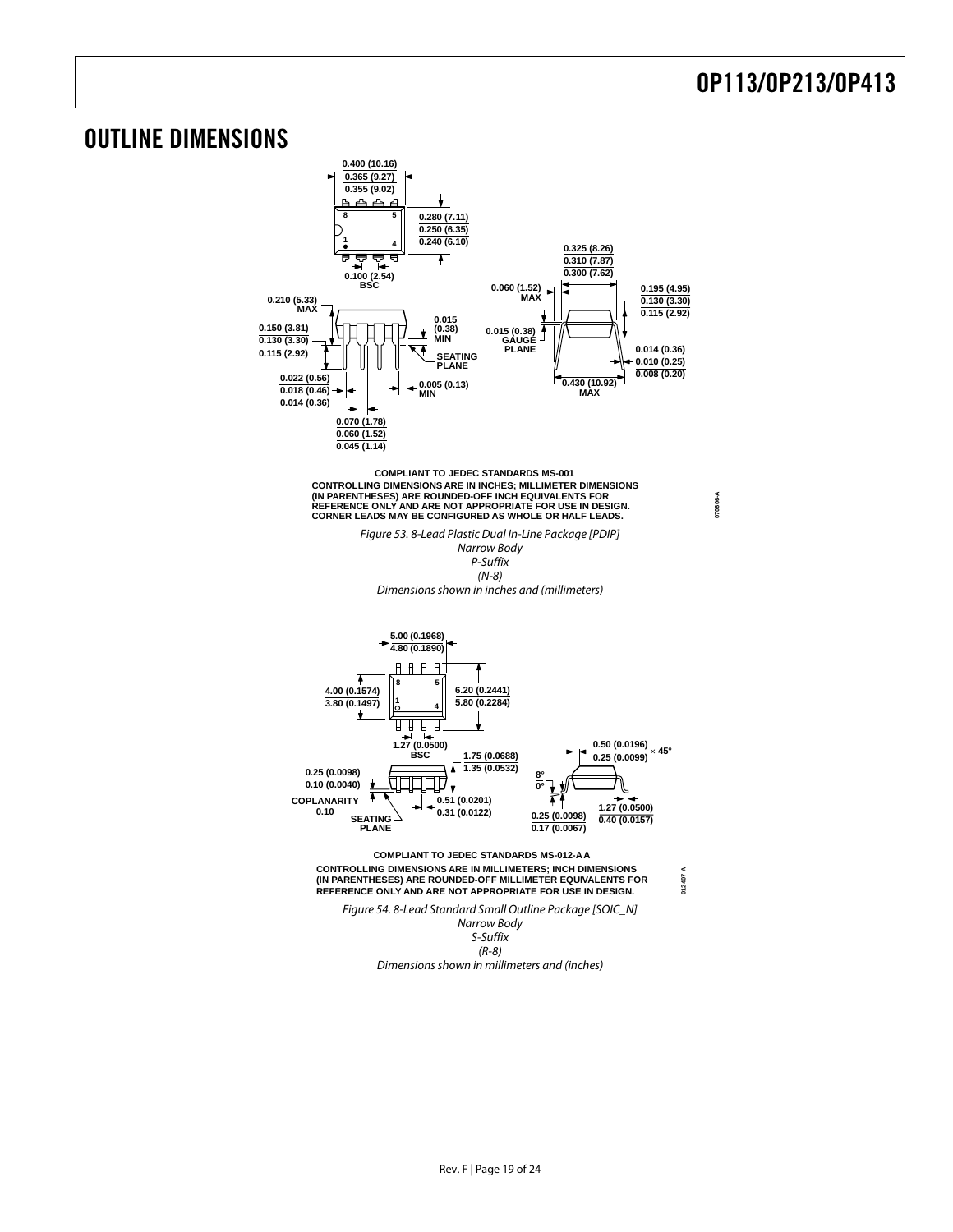<span id="page-19-0"></span>

#### **ORDERING GUIDE**

| <b>Model</b>                | <b>Temperature Range</b>           | <b>Package Description</b> | <b>Package Options</b> |
|-----------------------------|------------------------------------|----------------------------|------------------------|
| OP113ES                     | $-40^{\circ}$ C to $+85^{\circ}$ C | 8-Lead SOIC N              | R-8 (S-Suffix)         |
| OP113ES-REEL                | $-40^{\circ}$ C to $+85^{\circ}$ C | 8-Lead SOIC N              | R-8 (S-Suffix)         |
| OP113ES-REEL7               | $-40^{\circ}$ C to $+85^{\circ}$ C | 8-Lead SOIC N              | R-8 (S-Suffix)         |
| OP113ESZ <sup>1</sup>       | $-40^{\circ}$ C to $+85^{\circ}$ C | 8-Lead SOIC_N              | R-8 (S-Suffix)         |
| OP113ESZ-REEL <sup>1</sup>  | $-40^{\circ}$ C to $+85^{\circ}$ C | 8-Lead SOIC_N              | R-8 (S-Suffix)         |
| OP113ESZ-REEL7 <sup>1</sup> | $-40^{\circ}$ C to $+85^{\circ}$ C | 8-Lead SOIC_N              | R-8 (S-Suffix)         |
| OP113FS                     | $-40^{\circ}$ C to $+85^{\circ}$ C | 8-Lead SOIC N              | R-8 (S-Suffix)         |
| OP113FS-REEL                | $-40^{\circ}$ C to $+85^{\circ}$ C | 8-Lead SOIC N              | R-8 (S-Suffix)         |
| OP113FS-REEL7               | $-40^{\circ}$ C to $+85^{\circ}$ C | 8-Lead SOIC N              | R-8 (S-Suffix)         |
| OP113FSZ <sup>1</sup>       | $-40^{\circ}$ C to $+85^{\circ}$ C | 8-Lead SOIC_N              | R-8 (S-Suffix)         |
| OP113FSZ-REEL <sup>1</sup>  | $-40^{\circ}$ C to $+85^{\circ}$ C | 8-Lead SOIC_N              | R-8 (S-Suffix)         |
| OP113FSZ-REEL7 <sup>1</sup> | $-40^{\circ}$ C to $+85^{\circ}$ C | 8-Lead SOIC_N              | R-8 (S-Suffix)         |
| OP213ES                     | $-40^{\circ}$ C to $+85^{\circ}$ C | 8-Lead SOIC_N              | R-8 (S-Suffix)         |
| OP213ES-REEL                | $-40^{\circ}$ C to $+85^{\circ}$ C | 8-Lead SOIC N              | R-8 (S-Suffix)         |
| OP213ES-REEL7               | $-40^{\circ}$ C to $+85^{\circ}$ C | 8-Lead SOIC N              | R-8 (S-Suffix)         |
| OP213ESZ <sup>1</sup>       | $-40^{\circ}$ C to $+85^{\circ}$ C | 8-Lead SOIC_N              | R-8 (S-Suffix)         |
| OP213ESZ-REEL <sup>1</sup>  | $-40^{\circ}$ C to $+85^{\circ}$ C | 8-Lead SOIC N              | R-8 (S-Suffix)         |
| OP213ESZ-REEL7 <sup>1</sup> | $-40^{\circ}$ C to $+85^{\circ}$ C | 8-Lead SOIC_N              | R-8 (S-Suffix)         |
| OP213FP                     | $-40^{\circ}$ C to $+85^{\circ}$ C | 8-Lead PDIP                | N-8 (P-Suffix)         |
| OP213FPZ <sup>1</sup>       | $-40^{\circ}$ C to $+85^{\circ}$ C | 8-Lead PDIP                | N-8 (P-Suffix)         |
| OP213FS                     | $-40^{\circ}$ C to $+85^{\circ}$ C | 8-Lead SOIC_N              | R-8 (S-Suffix)         |
| OP213FS-REEL                | $-40^{\circ}$ C to $+85^{\circ}$ C | 8-Lead SOIC_N              | R-8 (S-Suffix)         |
| OP213FS-REEL7               | $-40^{\circ}$ C to $+85^{\circ}$ C | 8-Lead SOIC_N              | R-8 (S-Suffix)         |
| OP213FSZ <sup>1</sup>       | $-40^{\circ}$ C to $+85^{\circ}$ C | 8-Lead SOIC_N              | R-8 (S-Suffix)         |
| OP213FSZ-REEL <sup>1</sup>  | $-40^{\circ}$ C to $+85^{\circ}$ C | 8-Lead SOIC_N              | R-8 (S-Suffix)         |
| OP213FSZ-REEL7 <sup>1</sup> | $-40^{\circ}$ C to $+85^{\circ}$ C | 8-Lead SOIC_N              | R-8 (S-Suffix)         |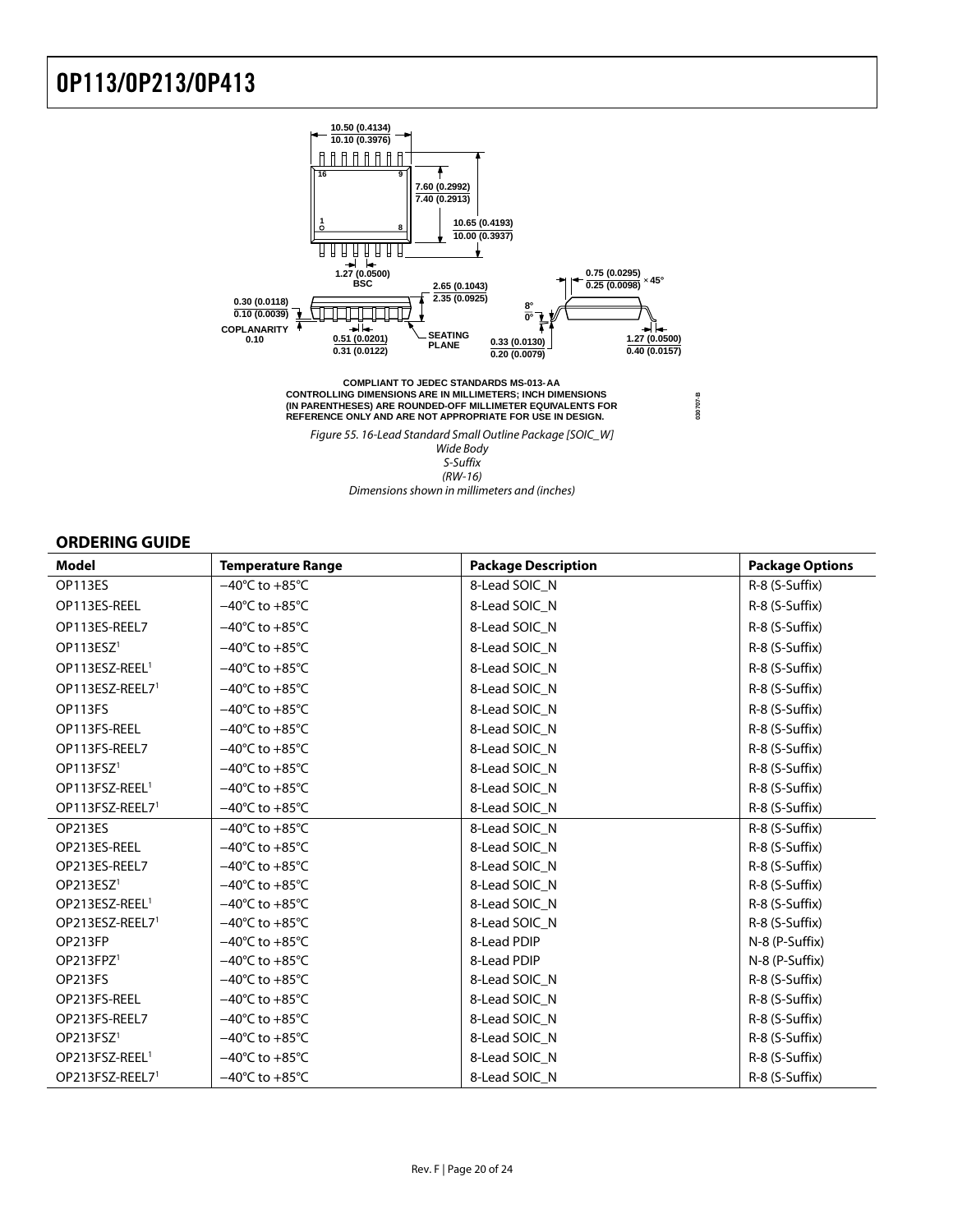| Model                      | <b>Temperature Range</b>           | <b>Package Description</b> | <b>Package Options</b> |
|----------------------------|------------------------------------|----------------------------|------------------------|
| OP413ES                    | $-40^{\circ}$ C to $+85^{\circ}$ C | 16-Lead Wide Body SOIC W   | RW-16 (S-Suffix)       |
| OP413ES-REEL               | $-40^{\circ}$ C to $+85^{\circ}$ C | 16-Lead Wide Body SOIC W   | RW-16 (S-Suffix)       |
| OP413ESZ <sup>1</sup>      | $-40^{\circ}$ C to $+85^{\circ}$ C | 16-Lead Wide Body SOIC_W   | RW-16 (S-Suffix)       |
| OP413ESZ-REEL <sup>1</sup> | $-40^{\circ}$ C to $+85^{\circ}$ C | 16-Lead Wide Body SOIC W   | RW-16 (S-Suffix)       |
| OP413FS                    | $-40^{\circ}$ C to $+85^{\circ}$ C | 16-Lead Wide Body SOIC_W   | RW-16 (S-Suffix)       |
| OP413FS-REEL               | $-40^{\circ}$ C to $+85^{\circ}$ C | 16-Lead Wide Body SOIC W   | RW-16 (S-Suffix)       |
| OP413FSZ <sup>1</sup>      | $-40^{\circ}$ C to $+85^{\circ}$ C | 16-Lead Wide Body SOIC W   | RW-16 (S-Suffix)       |
| OP413FSZ-REEL <sup>1</sup> | $-40^{\circ}$ C to $+85^{\circ}$ C | 16-Lead Wide Body SOIC W   | RW-16 (S-Suffix)       |
|                            |                                    |                            |                        |

<span id="page-20-0"></span>1 Z = RoHS Compliant Part.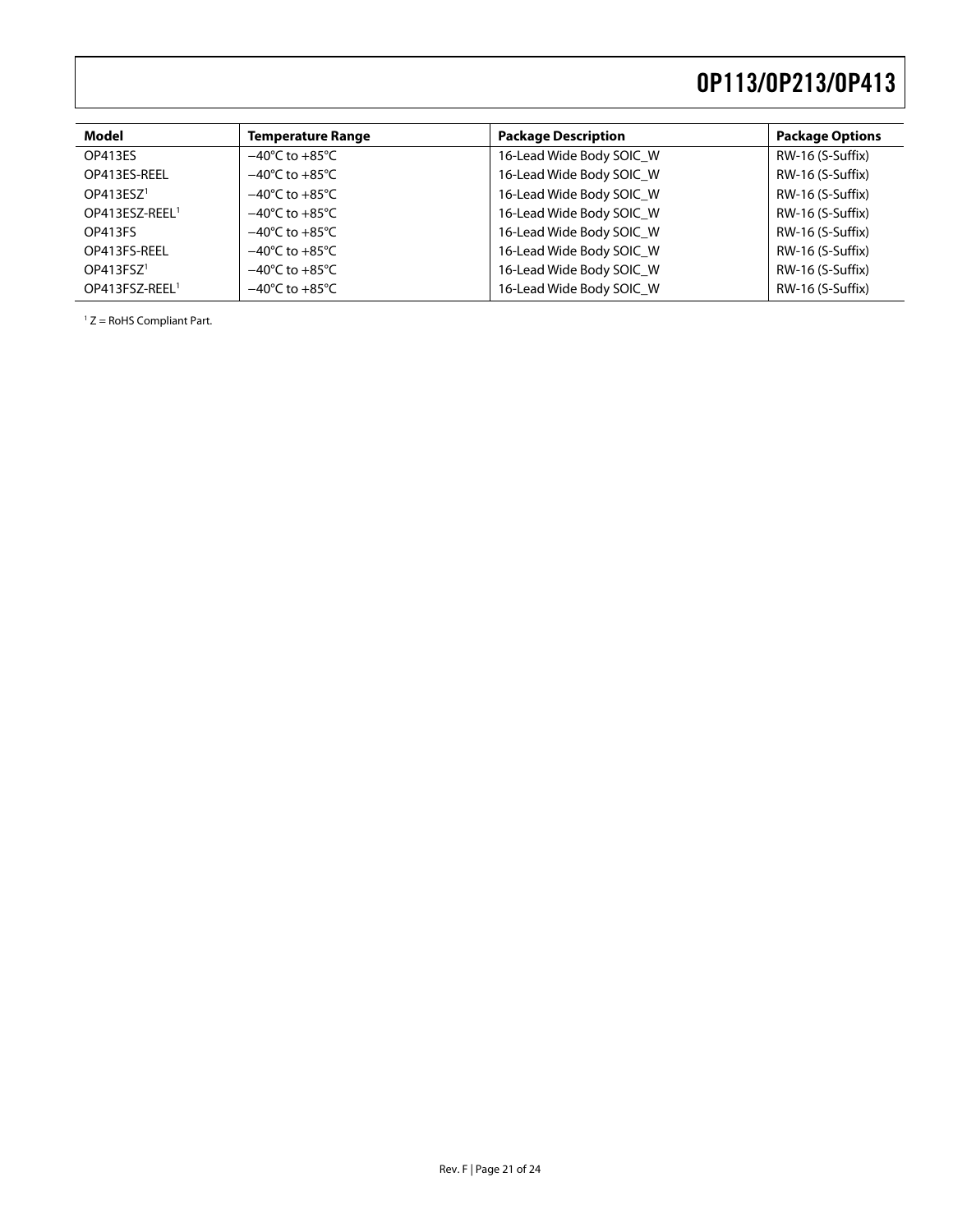## **NOTES**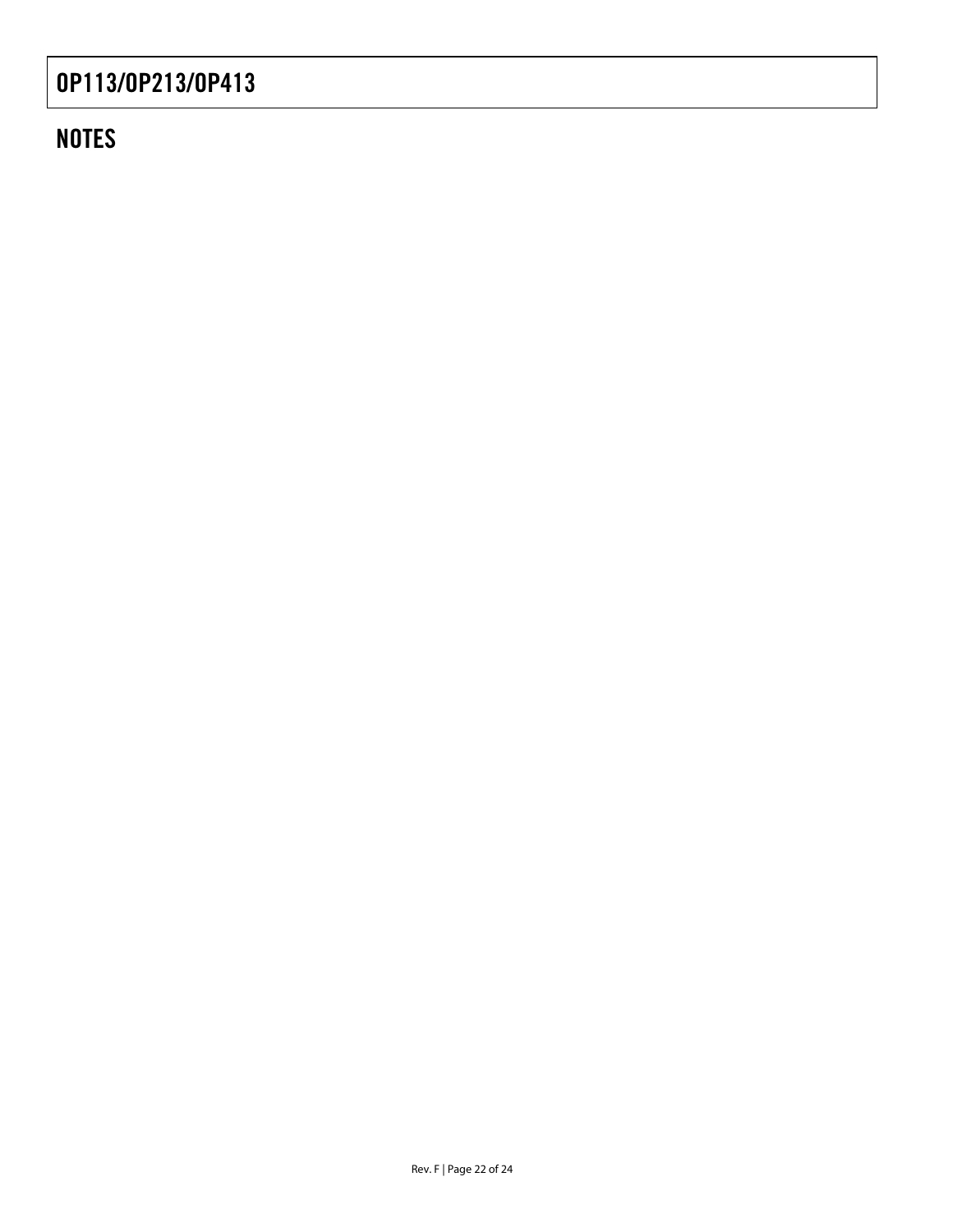## **NOTES**